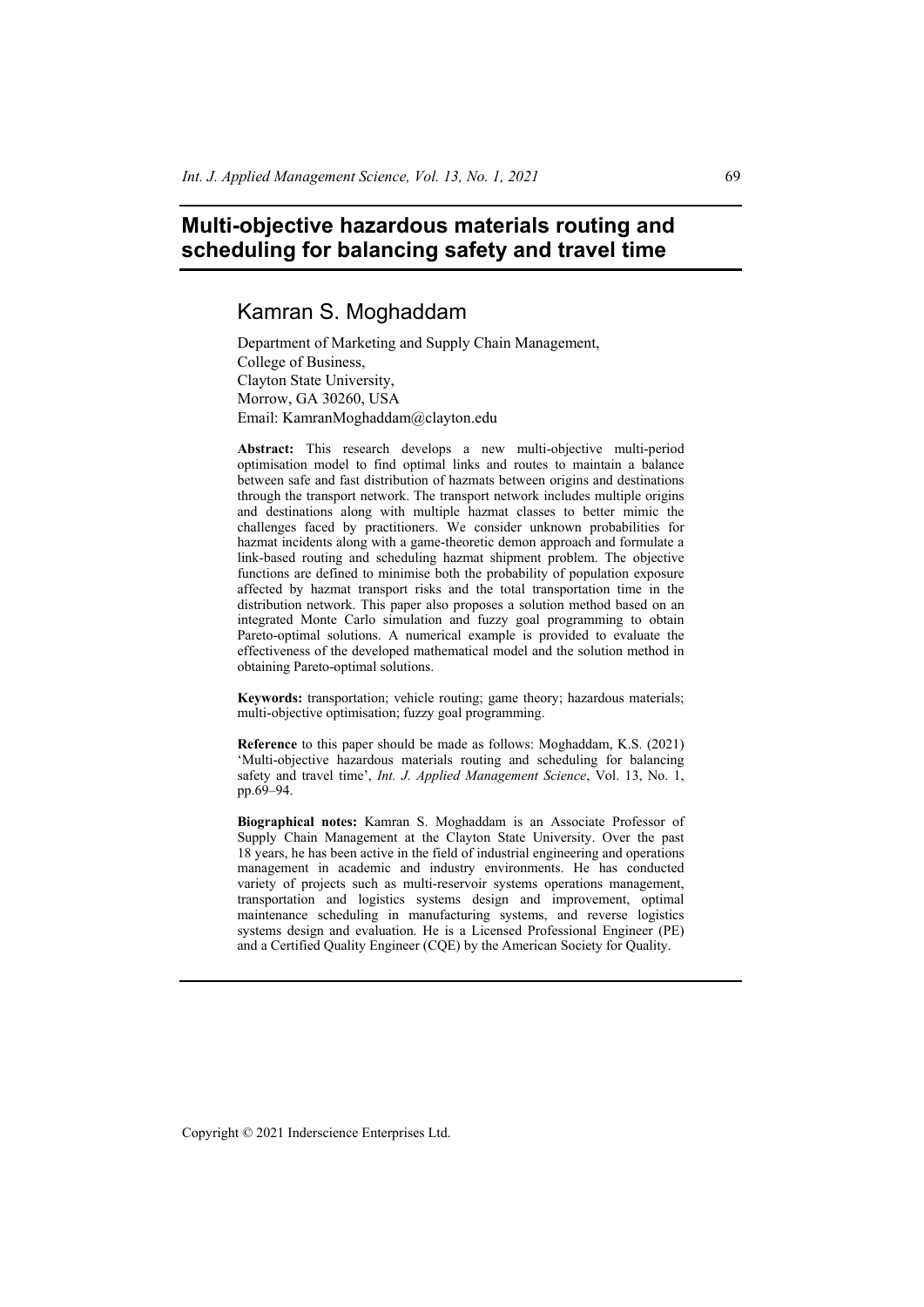### **1 Introduction**

With the rapid development of global economy, the demand for hazardous materials is continuously increasing in recent years. Hazardous materials are defined and regulated in the USA primarily by laws and regulations administered by the US Environmental Protection Agency (EPA), the US Occupational Safety and Health Administration (OSHA), the US Department of Transportation (DOT), and the US Nuclear Regulatory Commission (NRC). Each has its own definition of a 'hazardous material' (IHHM, 2018). For example, OSHA's definition includes any substance or chemical, which is a 'health hazard' or 'physical hazard'. EPA incorporates the OSHA definition, and adds any item or chemical, which can cause harm to people, plants, or animals when released by spilling, leaking, pumping, pouring, emitting, emptying, discharging, injecting, escaping, leaching, dumping or disposing into the environment (Reese, 2017). Depending on their physical, chemical, and nuclear properties hazardous materials have been classified into nine different categories as explosives, gases, flammable and combustible liquids, flammable solids, oxidisers and organic peroxides, toxic materials and infectious substances, radioactive materials, corrosive materials, and miscellaneous dangerous products (Keller, 2017).

In most developed countries, significant amount of hazardous materials shipments is transported by commercial carries through highway and interstate networks of which 90% are long distance travels. Commercial carriers in the US transport over 3 billion tons of hazardous materials each year. Such hazmat shipments can be highly risky and highly sensitive and if improperly handled, labelled, or packaged could result in the loss of life, property damage, and harm to national security interests (US Government Accountability Office, 2014). The most common hazardous materials for transportation include cooking gas, fuel oil, and chemicals such as ethyl alcohol, and gasoline (Verter and Kara, 2008). Because of highly flammable, corrosive, explosive, poisonous or radioactive nature of dangerous goods, the carriers of hazmats, when involved in a road accident, may lead to disastrous consequences such as fire, explosion, spillage, and leakage, resulting in a large number of fatalities and injuries besides property loss and environmental pollution (Yang et al., 2010).

Compared to the number of shipments and the amount of hazmat transported through the transport networks, the number of hazmat incidents, fatalities, injuries and economic loss compared to the flow of hazmats are diminutive. A study of available data on hazmat transportation accident statistics in North America reveals that accident probabilities are extremely small, usually estimated at  $10^{-6}$  per mile (Harwood et al., 1993). As such, hazardous material transportation planning has been categorised as low-probability-high-consequence (LPHC) problem. Although the number of hazmat transportation incidents is a very small fraction compared to the total number of shipments, due to nature of hazmats there will be tremendous societal costs as well as environmental impacts in a case of an incident. This makes hazardous materials transportation, routing, and scheduling operations are very important and sensitive logistical decisions.

In general, a dispatcher can adopt routing or scheduling strategies to avoid or reduce the disastrous consequences of hazmat incidents in transportation networks. Routing strategy tries to split the flow of hazmat shipments on several routes between suppliers and consumers points to minimise severe consequences in a single route in the event of an incident. On the other hand, scheduling strategy seeks to distribute the flow of hazmat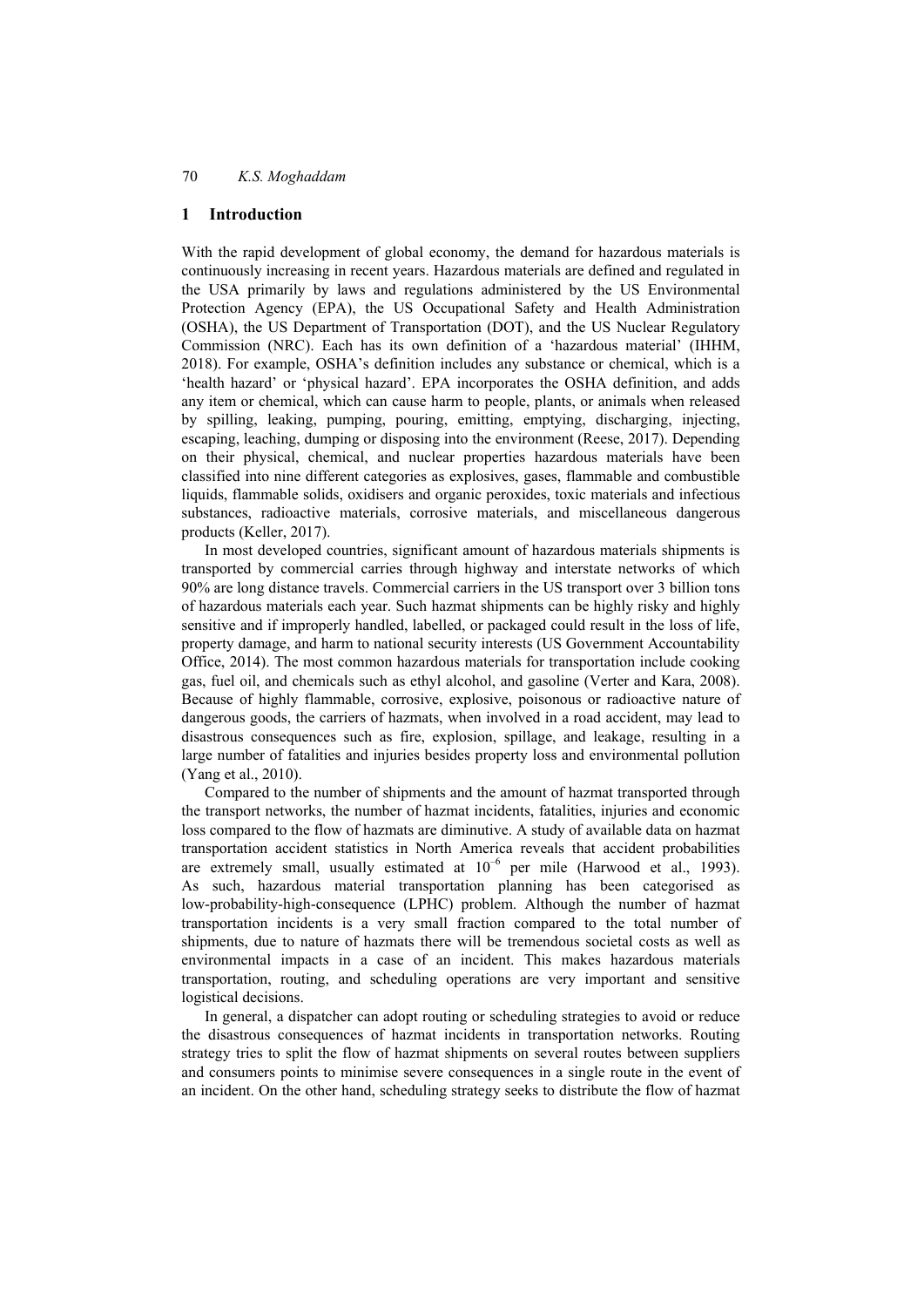shipments over multiple periods to avoid simultaneous accumulation of incidents in a single route. In this research, routing and scheduling strategies are concurrently considered into our modelling approach.

Hazmat incidents are low probability events. On the other hand, there is always development and expansion of existing roads, which makes the historical data unreliable due to changes in condition of the roads. Besides, usually some new roads are constructed over time and added to the transportation network where there is no sufficient historical data on them. As such, we encounter a transportation network in which incidents probabilities are unknown or uncertain. Therefore, unlike the majority of the traditional literature this research focuses on unknown incidents probabilities. In order to cope with the routing-scheduling problem with unknown incident probabilities, Szeto et al. (2017) assume that the dispatcher is risk averse. Therefore, instead of focusing on probability of accidents we consider the worst-case scenario, which converts a probabilistic problem to a deterministic version. This worst-case scenario may be criticised by practitioners because:

- 1 it searches the safest routes and does not consider travel distance; therefore, sometimes a dispatcher may travel a long distance from origin to destination that can be costly
- 2 not all dispatchers are fully risk-averse; how a risk-seeking or risk-neutral company can use such a model.

In order to address these issues, this research aims at focusing on:

- 1 unknown probabilities
- 2 while providing a decision-making platform for a wider range of companies in terms of their risk attitude.

In other words, in addition to risk-averse companies, we also consider risk seeking and risk neutral companies. We define two objectives for the model:

- 1 minimisation of total number of affected people
- 2 minimisation of total transport time.

If we have a model with just a single-objective (i.e., the risk objective function), then we are dealing with a risk-averse decision maker. On the other hand, when we solve the model with the other objective function (distance) then the decision maker is risk seeking. Any linear combination of these two objective functions will give us a Pareto solution, which is neither risk averse, nor risk seeking.

The original single-objective dispatcher problem assumes that the dispatcher is risk-averse. In other word, he seeks strategies based on worst-case scenario. In multi-objective context, it is equivalent that he is looking for solutions far away from the worst possible solution (nadir solution). We chose fuzzy goal programming to mimic the risk-averse behaviour of the dispatcher in finding non-dominated solutions. Other goal programming methods try to minimise the gap between candidate solutions and the best possible solution (ideal solution) whereas fuzzy goal programming tries to maximise the gap between candidate solutions and the worst possible solution.

In this research, we use a link-based modelling approach, which has been proved to be more effective than traditional route-based algorithms in reducing computational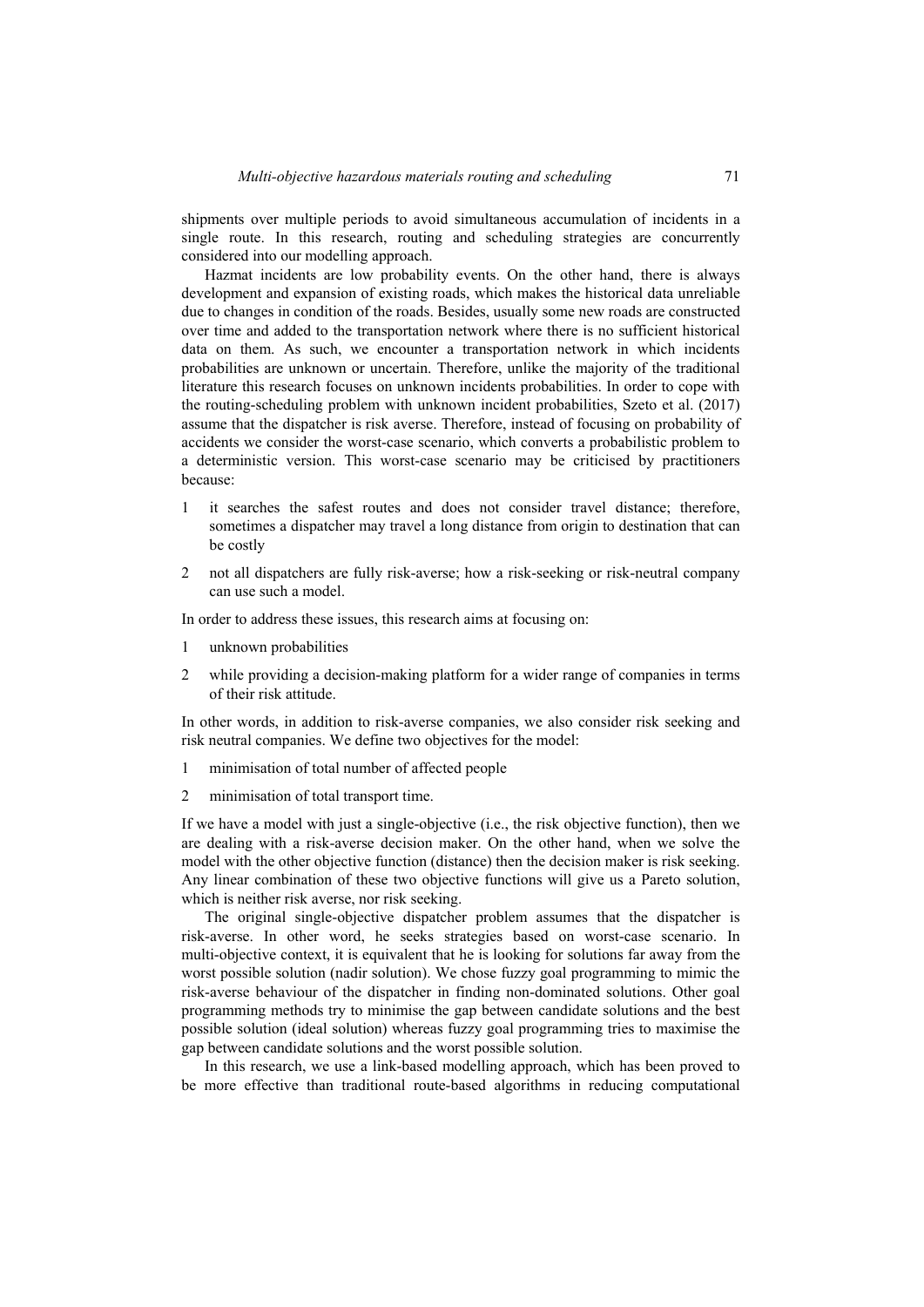efforts (Szeto et al., 2017). Using link-based approach and game theoretic concepts, the problem is formulated a mixed-integer linear programming model. If the model was single-objective (either with loss or transport time objectives), it could be solved using exact solution techniques such as branch-and-bound on commercial software products for large-scale problems. Since we are dealing with a multi-objective model, the Monte Carlo simulation is used to solve the model for different randomly generated set of weights. In other words, Monte Carlo simulation helps us generate random weights for membership functions to find non-dominated solutions (that should be uniformly extended over the objective function space) of the multi-objective model. If we do not use Monte Carlo model we have to assign user-specified weights to the membership functions and we will not be able to capture the entire Pareto-optimal spectrum.

The remainder of this paper is organised as follows: Literature review is presented in Section 2. The detailed problem description is provided in Section 3 and it is mathematically formulated in Section 4. In Section 5, the solution approach is presented and discussed. Computational results including presentation of a sample case study, practicality of the optimal solutions, and validation of the model and solution algorithm are presented in Section 6. Section 7 concludes the paper by highlighting the contributions and provides direction for future research.

## **2 Literature review**

Transportation, logistics, and distribution of hazardous materials have been studied extensively in operation research in last 20 years. In this section, we examine the relevant literature to our study and categorise the body of knowledge into single-objective and multi-objective models to better understand the current trends and be able to position the contributions of our research compared to existing literature.

## *2.1 Single-objective models*

An early study of Batta and Chiu (1988) addressed the problem of finding an optimal path that minimises the weighted sum of lengths over which hazardous material shipment is within a threshold distance of population centres. Gopalan et al. (1990) developed and analysed an integer programming model to generate an equitable set of routes for hazardous material shipments. The objective was to determine a set of routes to minimise the total risk of travel and spread the risk equitably among the zones of the geographical region covered by the transportation network. Erkut and Verter (1998) performed an empirical analysis on the US road network and showed that different risk models usually select different 'optimal' paths for a hazmat shipment between a given origin-destination pair. Their study examined that the optimal path for one model could perform very poorly under another model. Other significant early studies in the area of routing and scheduling of hazmat shipments can be found in List et al. (1991), Klein (1991), Jin et al. (1996) and Nozick et al. (1997).

One of the groundbreaking studies in the area of hazmat logistics was found in Bell (2000) in which a two-player non-cooperative game is envisaged between on the one hand the network user seeking a path to minimise the expected trip cost and on the other hand an 'evil entity' choosing link performance scenarios to maximise the expected trip cost. The applications of the classis two-player non-cooperative game are also found in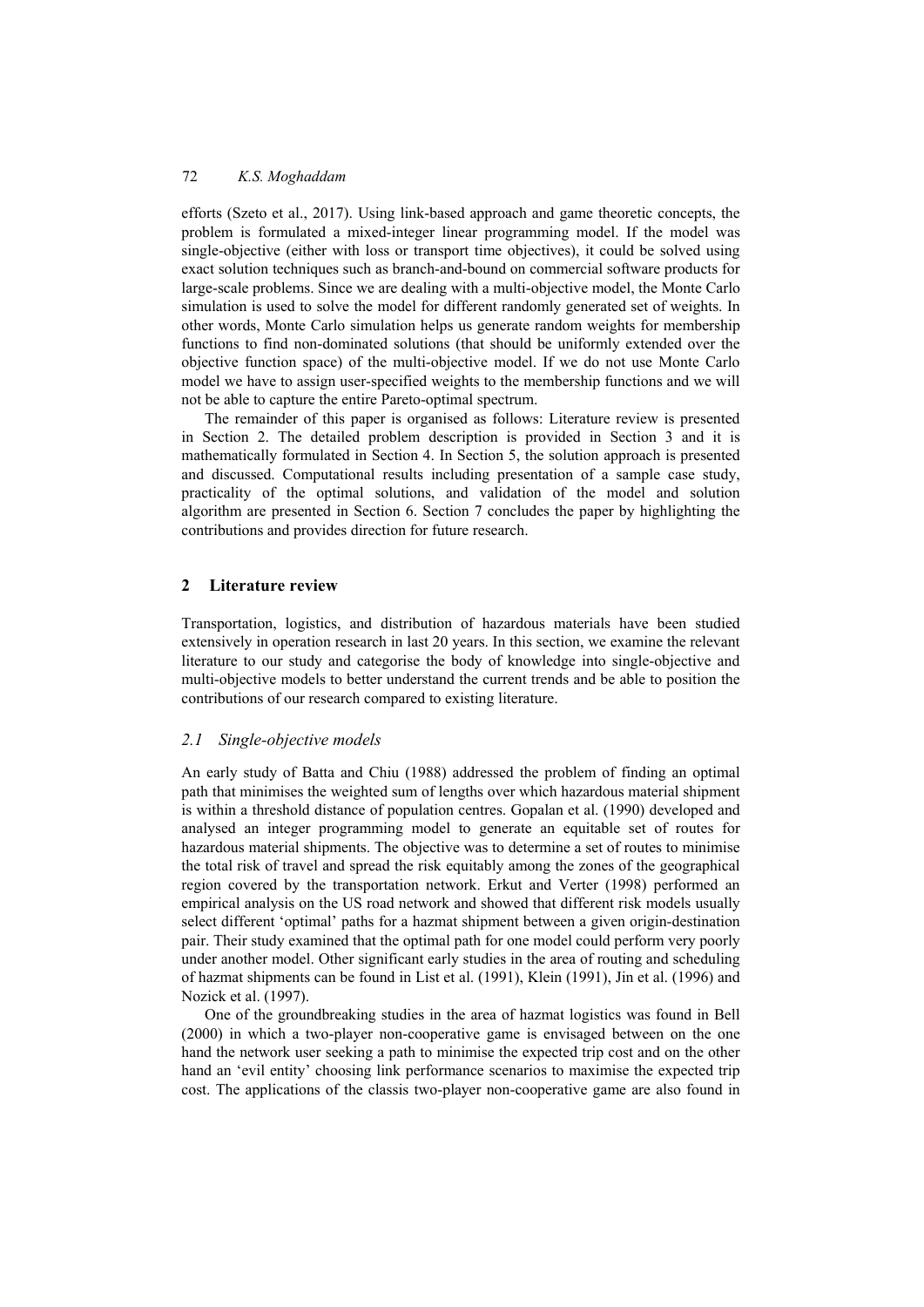Bell and Cassir (2002), Bell (2003, 2004, 2006, 2007), Szeto (2013) and Szeto et al. (2017). However, all of these studies used single-objective optimisation models to formulate the two-player non-cooperative games.

Akgün et al. (2007) examined the effects of weather systems on hazmat routing by analysing the effects of a weather system on a vehicle traversing to characterise the time-dependent attributes of a link due to movement of the weather systems. In addition, it was demonstrated that the heuristic algorithms can provide near-optimal solutions for large-scale practical problems. Carotenuto et al. (2007) dealt with the generation of minimal risk paths for the road transportation of hazardous materials between an origin-destination pair of a given regional area by formulating the problem mathematically and proposing two heuristic algorithms. Erkut and Alp (2007) considered an integrated routing and scheduling problem in hazardous materials transportation where accident rates, population exposure, and link durations on the network vary with time of day and tried to minimise risk in form of accident probability multiplied by exposure subject to a constraint on the total duration of the trip. The authors also proposed pseudo-polynomial dynamic programming algorithms for different versions of their model and examined the computational effectiveness of the algorithms on a realistic example network.

Verter and Kara (2008) provided a path-based formulation for this network design problem by which alternative solutions can be generated by varying the routing options included in the model for each shipment. Each solution corresponds to a certain compromise between the two parties in terms of transport risk and economic viability. Dadkar et al. (2010) developed a game-theoretic model of the interactions among government agencies, shippers/carriers and terrorists as a framework for the analysis. Reilly et al. (2012) developed a three-player game of the interactions among a government agency, a carrier, and a terrorist along with an effective solution procedure for the game. Hu et al. (2017) considered a time-dependent hazardous materials vehicle routing problem in a two-echelon supply chain system to determine the departure time and the optimal route with a minimum risk value for hazardous materials transportation.

The conditional value-at-risk (CVaR) models are known to be flexible and suitable for hazmat transportation that can be solved efficiently. For instance, Toumazis and Kwon (2013) proposed a new method for mitigating risk in routing hazardous materials based on CVaR measure on time-dependent networks. Their research extended the previous studies by considering CVaR for hazmat transportation in the case where accident probabilities and accident consequences are time-dependent. Kang et al. (2014) extended the value-at-risk (VaR) framework to apply the VaR concept to a more realistic multi-trip multi-hazmat type framework, which determines routes that minimise the global VaR value while satisfying equity constraints.

#### *2.2 Multi-objective models*

Huang et al. (2004) considered safety, costs and, security criteria and used GIS to quantify the factors on each link in the network that contribute to the evaluation criteria for a possible route. Chang et al. (2005) developed a method for finding non-dominated routes for multiple routing objectives in networks in which the routing attributes are uncertain and the probability distributions that describe those attributes vary by time of day.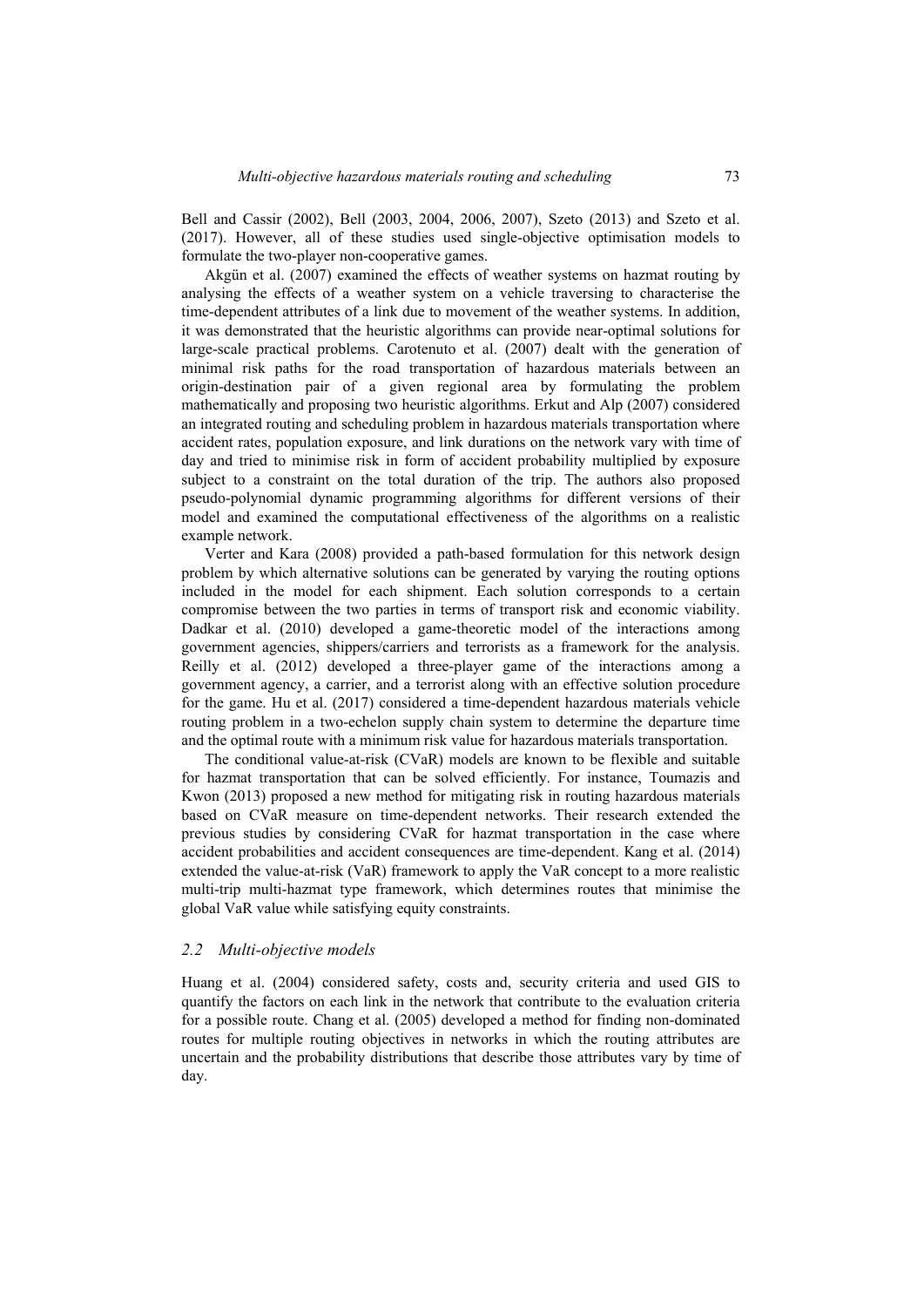Zografos and Androutsopoulos (2004) and Androutsopoulos and Zografos (2010) developed bi-criterion routing and scheduling problem to minimise the total cost and risk as time-dependent attributes. The authors formulated a routing and scheduling model to determine the non-dominated time-dependent paths for servicing a given and fixed sequence of customers (intermediate stops) within specified time windows. They also constructed a special-purpose dynamic programming algorithm to determine the k-shortest time-dependent paths on different numerical examples. In another study, Androutsopoulos and Zografos (2012) expanded their previous work by applying weighted-sum method to decompose the bi-objective vehicle routing and scheduling problem to a series of single-objective instances of the problem where a route-building heuristic algorithm is presented for addressing each of the constituent single-objective problems.

In the recent study of Asgari et al. (2017), a model for obnoxious waste location-routing problem considering various types of wastes and several treatment technologies is proposed. They formulated a multi-objective location-routing model with three objective functions minimising the treatment and disposal facility undesirability, different costs related to the problem, and eventually the risk associated with transportation of untreated materials. The researchers also developed an effective memetic algorithm in which a tabu search algorithm performs the local search tested on a real-life case study. The most recent study in the area of hazmat logistics is found in Kumar et al. (2018) in which an integrated fleet mix and routing decision for hazmat transportation is developed to minimise the overall costs for long-haul shipments. The formulated nonlinear model with integer variables for the number and type of trucks, and the route choices is solved via a genetic algorithm.

### *2.3 Contributions of this research*

After reviewing and analysing the relevant literature in order to determine the exciting gaps in the body of knowledge, the contribution of this research can be summarised as follows:

- 1 A new multi-objective network optimisation model is formulated to minimise the total expected loss (based on risk of population exposure) and the total transport time for hazmat logistics and distribution problem with multiple hazmat classes and multiple departure times.
- 2 Because of time-varying nature of the population exposure and transport time the expected loss and transport time are treated as multi-period attributes in the problem. In our modelling approach, travel time is known and deterministic but it depends on the choice of departure time. Therefore, we face a multi-period situation in which travel time on a link in each period may change. In addition, the number of people affected in the event of an incident on each link is known but it also depends on the choice of departure time. The number of periods required depends on major changes in population density over the time horizon. For example, in urban areas, it can be divided into three periods: morning peak hours, off-peak hours and evening peak hours. Splitting the day to more periods may not introduce us safer routes but increases computational efforts drastically.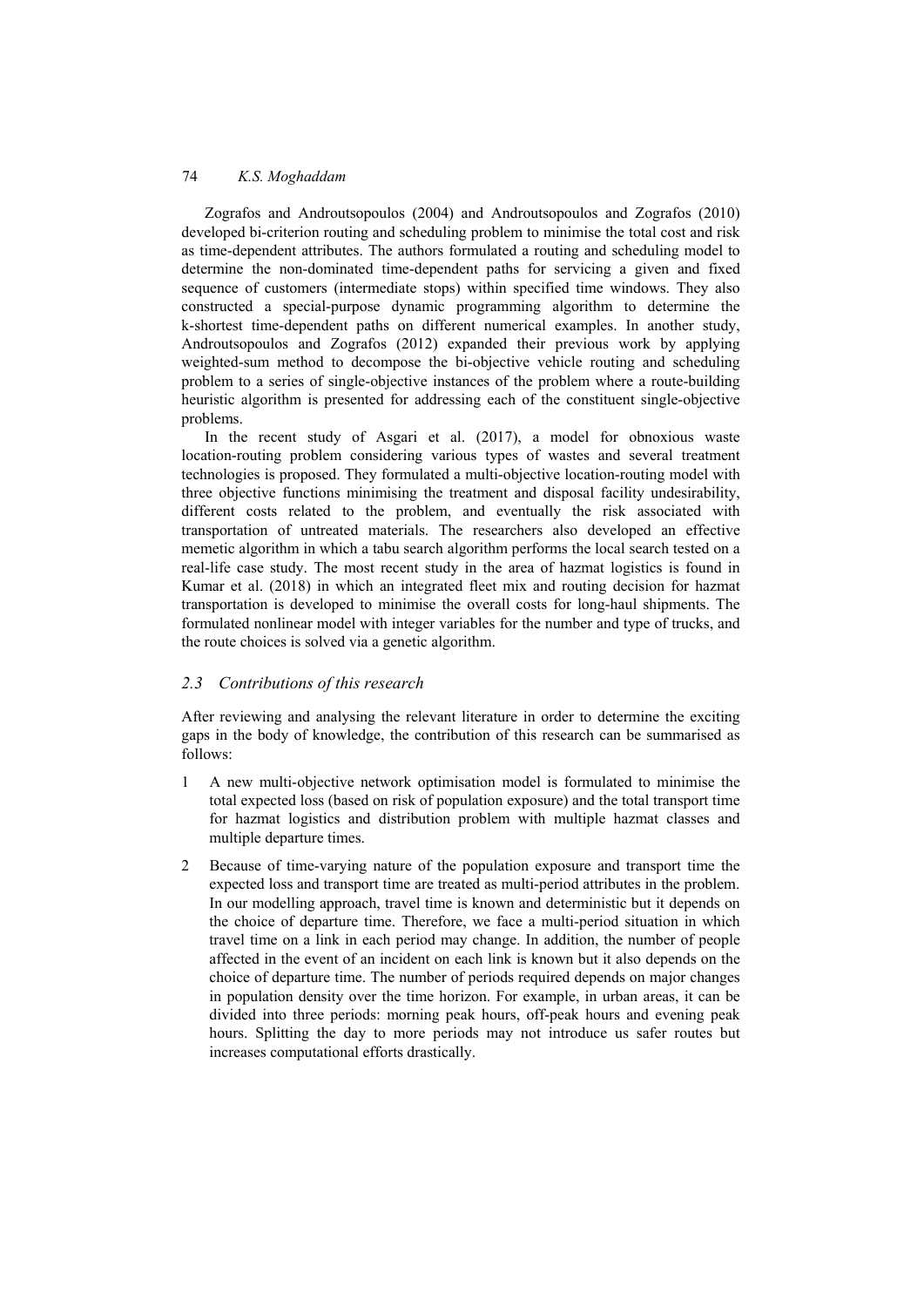3 A new hybrid algorithm based on Monte Carlo simulation and fuzzy goal programming is developed to solve the multi-objective model and obtain the Pareto-optimal solutions. The computational performance of the proposed algorithm is also evaluated using hyper-volume metric.

#### **3 Problem description**

We consider a network  $G = [N, A]$  which consists of a set of nodes N with  $|N| = n$  and a set of undirected links *A* with  $|A| = m$ . The links correspond to highway segments and the nodes to highway intersections. The network *G* has multiple origin and destination points identified by the sets *O* and *D*. In addition to the nodes and links in the base network, we define different departure times and different hazmat classes for the flow of the hazmat throughout the network links. Based on this network, a space-time expanded network (STEN) (or an expanded network)  $G' = [N', A']$  can be constructed to capture *T* departure time choices of the dispatch problem, where *N*′ and *A*′ are the set of nodes and directed links of the space-time expanded network respectively.

The proposed integrated routing and scheduling problem involves three definitions: loss, expected loss, and total expected loss. Loss (expected loss) is defined as the number (expected number) of people affected in the event of accidents. Expected loss can be defined on the link, route, and network levels. The expected loss on a link (route) is the expected number of people affected in the events of accidents on that link (or route). The sum of the expected loss on all links or routes gives the total expected loss in the network. For each link *ij*, *loss<sub>iti</sub>* is measured by the population inside a circle of given impact radius, centred at any point on link *ij*, in the event of an accident from node *i* to node *j* at departure time *t*. The impact radius would depend on the hazardous material under consideration, and can vary from several feet to several miles. This is the most popular measure of hazardous materials transport risk in the literature (Erkut and Verter, 1998) and corresponds to the definition of transport risk for hazardous material proposed by the US Department of Transportation (1994).

It is obvious that for low probability high consequence (LPHC) events such as link failures, there is little historical and reliable data available. As such, the decision maker cannot base his estimates to measure the likelihood of an incident. In addition, any historical data that may exist is likely to be out of date, in the sense that probabilities based on them may not reflect the current situation in making decisions. Over the time it would take for sufficient data to accumulate, there may have been significant technological progress with regard to vehicle or infrastructure safety. As a result, a risk-averse dispatcher may prefer to base choices on pessimistic assumptions about link incident probabilities. Link failure is basically rare, so as previously mentioned there is likely to be insufficient data from which to estimate failure probabilities. Hence  $q_{ijt}$ , the conditional probability of an incident on link *ij* during departure time *t* given that an incident occurs, are unknown. However, the dispatcher is risk-averse so we assume he plans on the basis of one link failure  $\left( \sum_{i=1}^{N} \sum_{j=1}^{N} \sum_{t=1}^{T} q_{ijt} = 1 \right)$ . Multiple link failures are excluded from consideration in this study as they are being too unlikely. However, they can be considered in a case of an extensive natural disaster such as earthquake,

flood, or hurricane. We are now interested in determining the worst case scenarios for *qijt*,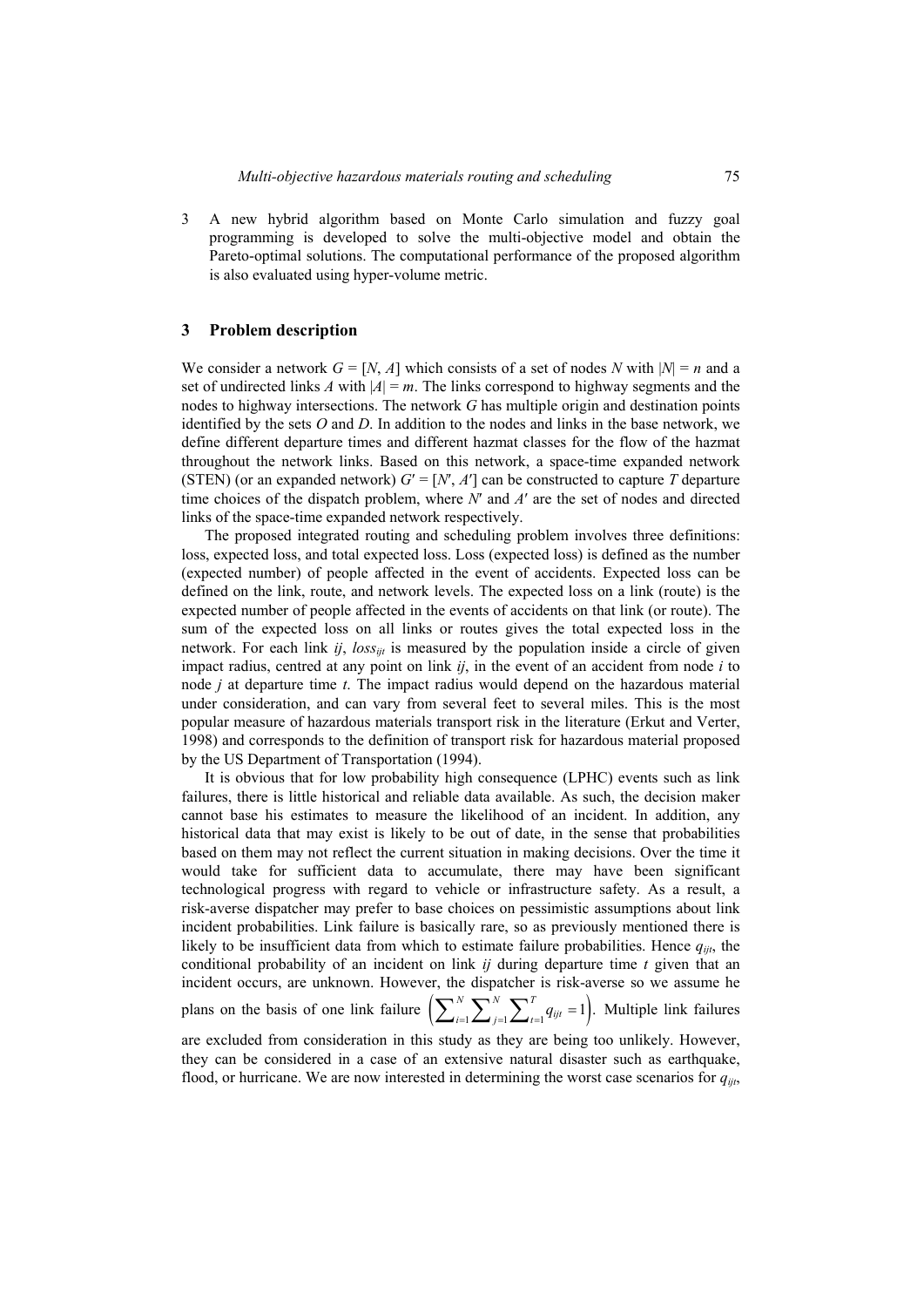where  $i \in A$ ,  $t \in T$ . It is proven in the literature that the risk-averse dispatcher will in general not wish to use one route but rather a mix of routes. Apart from equity of exposure considerations addressed in other work, which are of course important too, exposure of hazmat to the population can be reduced by using a mix of routes. In addition to the total expected loss, the dispatcher is interested to find the shortest paths in the distribution network that can start from any of the origins and end to any of the destinations. So the dispatcher's problem involves in finding the safest links and routes with regard to risk of population exposure and simultaneously determining the shortest paths within the distribution network.

We define the problem as an extension of classic network optimisation problems. In this case, each link in the network depending on its type (interstate highway or state roads) and time of day (morning peak hours, off-peak hours, and evening peak hours) is associated with a transport time and unknown probability of a incident (e.g., traffic accidents, inclement weather, etc.). Here the transport time and risk are considered as multi-period parameters so they may vary for the links during different time of day. The outcome of this model would be an interesting decision-making trade-off for the hazmat company's dispatcher when he is planning to choose routes, departure times, and intermediate stopping locations for the outgoing hazmat-carrying trucks (containers and tankers). According to the preceding discussion, it is concluded that the following assumptions are necessary to develop the time-space expanded network.

- Assumption 1 The network has multiple origins and destinations.
- Assumption 2 Unlike previous hazmat research papers that consider shipment distribution between each OD pair (which is similar trip distribution in conventional transportation systems), we consider supply (in origins) and demand (in destinations) are known and deterministic for different hazmat classes at OD pairs. In fact, these data resembles trip attraction and trip generation in classic transportation systems. The total supply and total demand are not necessarily equal for different hazmat classes which may result to the surplus of supply in the supply points because of their capacity.
- Assumption 3 The departure time of the dispatcher is deterministic and the departure time choice set is known.
- Assumption 4 Travel time is known and deterministic but it depends on the choice of departure time. Therefore, we face a multi-period model in which travel time on a link in each period may change.
- Assumption 5 The number of people affected in the event of an incident on each link is known but it also depends on the choice of departure time.
- Assumption 6 Probability of using a link at specific departure time is unknown.
- Assumption 7 Probability of incident in a link at specific departure time is unknown.
- Assumption 8 The dispatcher is both risk-averse with regard to hazmat transport risks and optimal-oriented with regard to travel time when selecting links and departure times.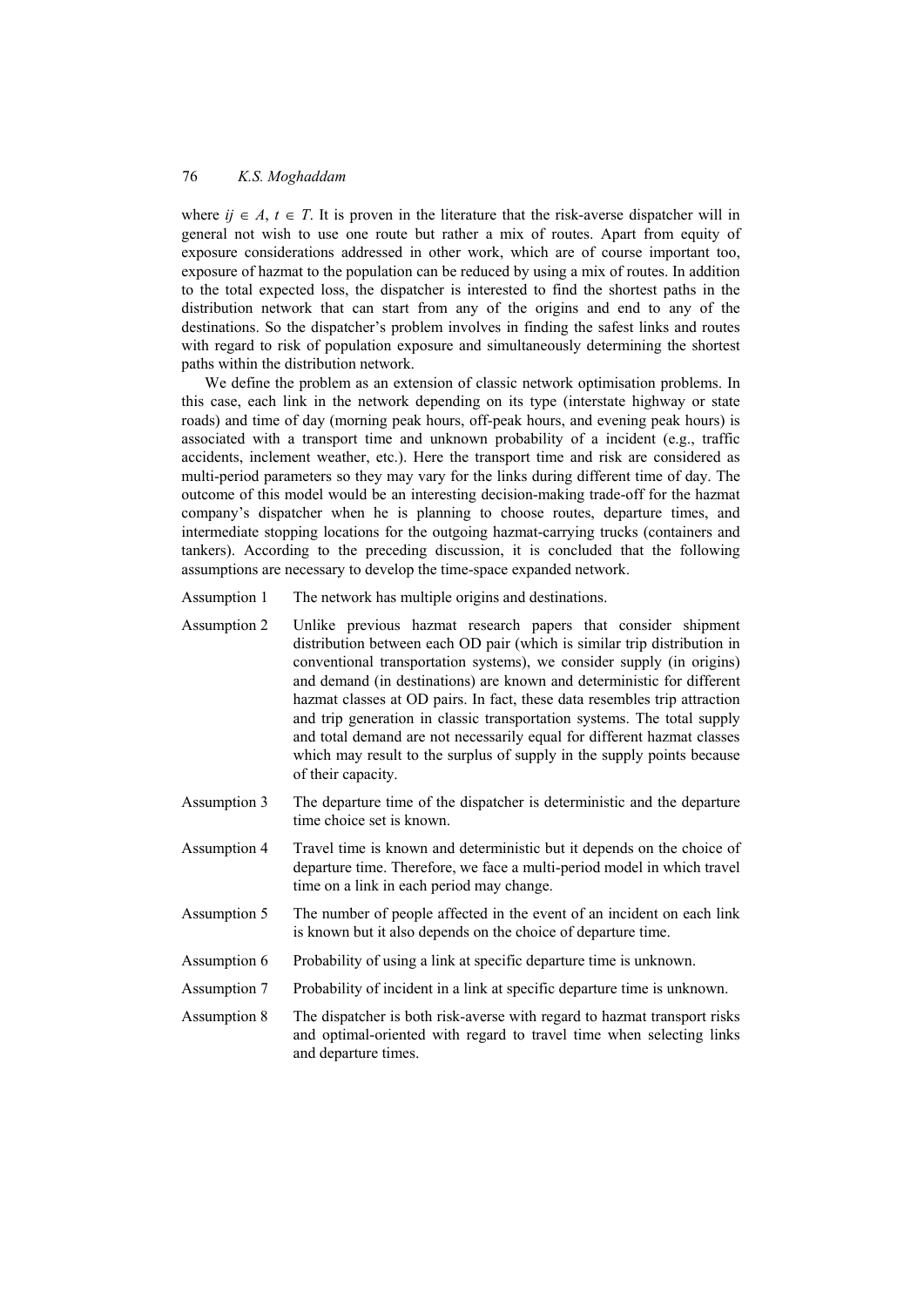Assumption 9 Simultaneous hazmat incidents will not happen. The reason is that hazmat incident is a low-probability event. Naturally, multiple link failures can be unlikely (Bell, 2007).

### **4 Problem formulation**

### *4.1 List of notations*

In this section, we introduce the notation used in the paper and based on the description of the problem and its assumptions. Then, we formulate the problem mathematically.

*4.1.1 Sets* 

| N              | Set of nodes in the network $G$ .             |
|----------------|-----------------------------------------------|
| $\overline{A}$ | Set of links in the network $G$ .             |
| $\Omega$       | Set of origin nodes in the network $G$ .      |
| D              | Set of destination nodes in the network $G$ . |
| T              | Set of departure times.                       |
| H              | Set of hazmat classes.                        |
| K              | Set of objective functions.                   |
|                |                                               |

#### *4.1.2 Indices*

| i | Index for node <i>i</i> in the network $G$ , $i = 1, , N$ . |
|---|-------------------------------------------------------------|
| Ĵ | Index for node <i>j</i> in the network $G, j = 1, , N$ .    |
|   | Index for departure times, $t = 1, , T$ .                   |
| h | Index for hazmat classes, $h = 1, , H$ .                    |
| k | Index for objective functions, $k = 1, , K$ .               |

### *4.1.3 Decision variables*

| $x_{ijth}$ | Flow of hazmat class h from node i to node j at departure time $t, i \in N$ , |
|------------|-------------------------------------------------------------------------------|
|            | $j \in N$ , $h \in H$ , $t \in T$ .                                           |

- *p<sub>ijt</sub>* Probability of link *ij* selected for shipment at departure time  $t, i \in N, j \in N$ ,  $t \in T$ .
- *qijt* Conditional probability of an incident on link *ij* during departure time *t* given that an incident occurs,  $i \in N$ ,  $j \in N$ ,  $t \in T$ .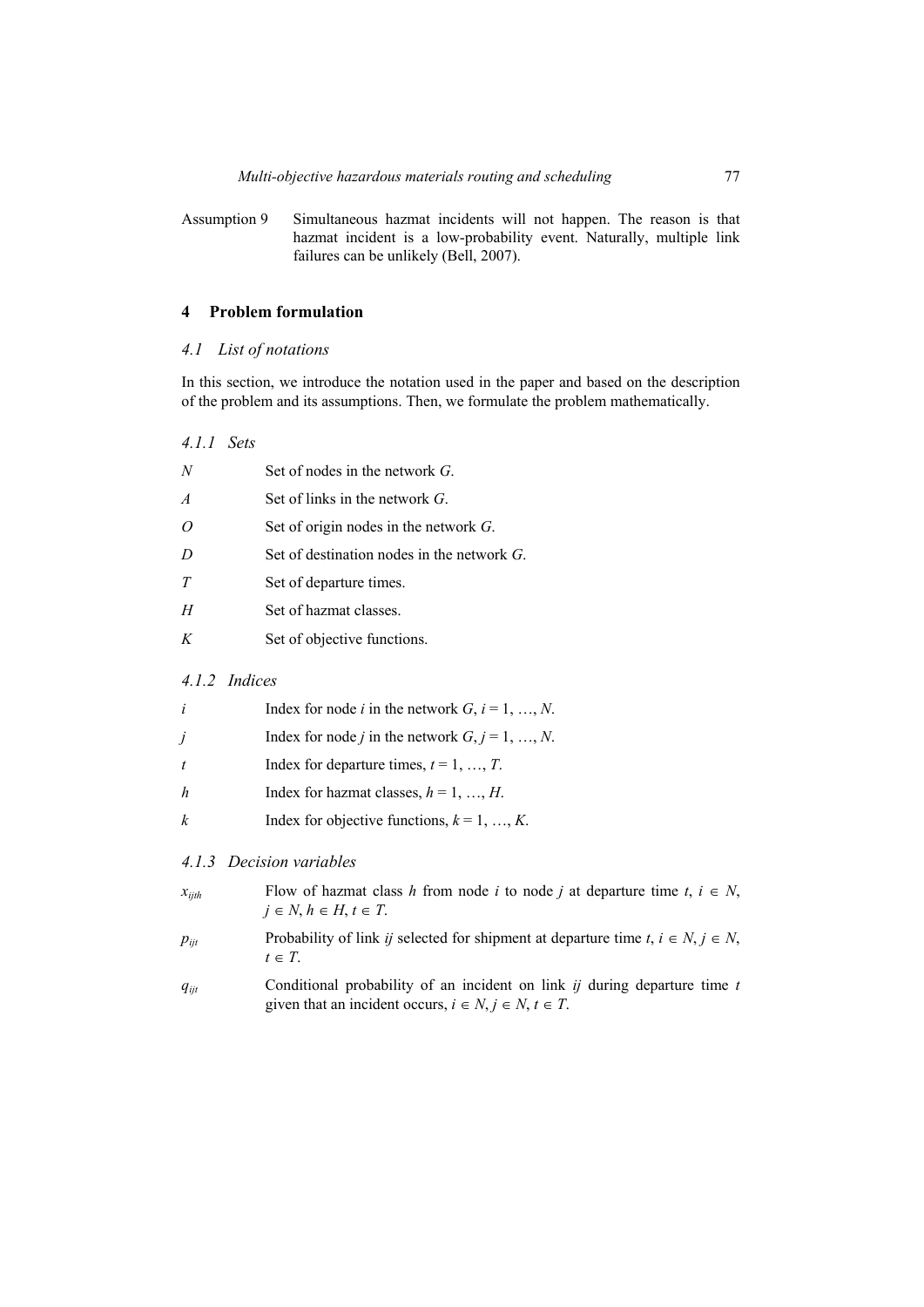### *4.1.4 Parameters*

*loss<sub>ijt</sub>* Loss, or population exposure, is defined as the number of people impacted in the event of an accident from node *i* to node *j* at departure time  $t, i \in N$ ,  $j \in N$ ,  $t \in T$ .

| $transport_{\text{fit}}$ | Transport time from node <i>i</i> to node <i>j</i> at departure time $t, i \in N, j \in N, t \in T$ . |
|--------------------------|-------------------------------------------------------------------------------------------------------|
| $supply_{ih}$            | Supply for hazmat class h at origin node i, $i \in O$ .                                               |
| demand <sub>ih</sub>     | Demand for hazmat class h at destination node j, $j \in D$ .                                          |
| $\mu_k$                  | Membership function of the objective function $k, k \in K$ .                                          |
| $f_k^{\min}$             | The lowest possible value of the objective function $k, k \in K$ .                                    |
| $f_k^{\max}$             | The largest possible value of the objective function $k, k \in K$ .                                   |

### *4.2 Mathematical models*

# *4.2.1 Multi-objective minimax optimisation model for risk-averse dispatcher*

Based on the network representation, assumptions, and definitions, the multi-objective routing and scheduling problem for hazmat shipment is modelled as a two-person non-cooperative zero-sum game and formulated as a link-based *minimax* problem over the transport network as follows:

$$
Min_p\left(Max_q\left(\sum_{i=1}^N\sum_{j=1}^N\sum_{t=1}^Tp_{ijt}\cdot q_{ijt}\cdot loss_{ijt}\right)\right)
$$
 (1)

Min 
$$
f_2 = \sum_{i=1}^{N} \sum_{j=1}^{N} \sum_{t=1}^{T} \sum_{h=1}^{H} transport_{ijt} \cdot x_{ijth}
$$
 (2)

subject to:

$$
\sum_{i=1}^{N} \sum_{j=1}^{N} \sum_{t=1}^{T} q_{ijt} = 1
$$
\n(3)

$$
\sum_{j=1, j \notin O}^{N} \sum_{t=1}^{T} p_{ijt} = 1 \quad \forall i \in O
$$
 (4)

$$
\sum_{i=1, j \notin O}^{N} \sum_{t=1}^{T} p_{ijt} = 1 \quad \forall j \in D
$$
 (5)

$$
\sum_{i=1, i \neq k}^{N} \sum_{t=1}^{T} p_{ikt} - \sum_{j=1}^{N} \sum_{t=1}^{T} p_{kjt} = 0 \quad \forall k \notin O, k \notin D
$$
 (6)

$$
\sum_{j=1, j \notin O}^{N} \sum_{t=1}^{T} x_{ijth} \le \text{supply}_{ih} \quad \forall i \in O, h \in H
$$
\n
$$
(7)
$$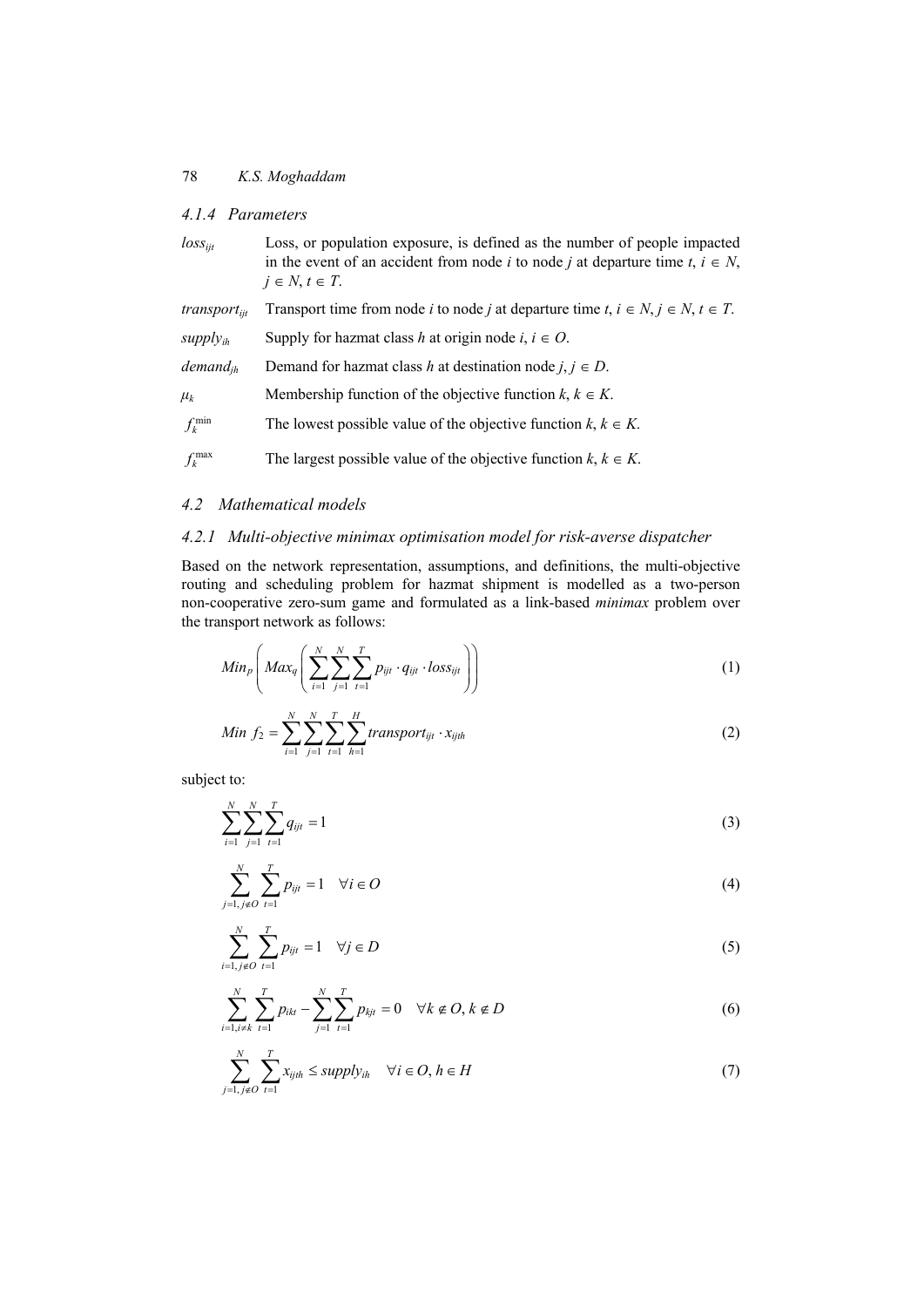$$
\sum_{i=1, i \notin D}^{N} x_{ijth} \geq demand_{jh} \quad \forall j \in D, h \in H
$$
\n(8)

$$
\sum_{i=1, i \neq k}^{N} \sum_{t=1}^{T} x_{ikth} - \sum_{j=1, j \neq k}^{N} \sum_{t=1}^{T} x_{kjth} = 0 \quad \forall k \notin O, k \notin D, h \in H
$$
\n(9)

$$
\sum_{h=1}^{H} x_{ijth} \le M \cdot p_{ijt} \quad \forall i \in N, j \in N, t \in T
$$
\n(10)

$$
0 \le p_{ijt} \le 1 \quad \forall i \in N, j \in N, t \in T
$$
\n
$$
(11)
$$

$$
0 \le q_{ijt} \le 1 \quad \forall i \in N, j \in N, t \in T
$$
\n
$$
(12)
$$

$$
x_{ijth} \ge 0 \text{ and integers } \forall i \in N, j \in N, t \in T, h \in H
$$
  
*M* is a very large number (13)

The above optimisation model is a multi-objective model with minimisation of transport risk associated with unknown probability incidents and links selection and the minimisation of transport time as formulated in equations (1) and (2). Constraint (3) indicates that there is only one link failure  $\left( \sum_{i=1}^{N} \sum_{j=1}^{N} \sum_{t=1}^{T} q_{ijt} = 1 \right)$ . The risk-averse dispatcher in general will not wish to use one route but rather a mix of links so generally  $\left(\sum_{i=1}^{N} \sum_{j=1}^{N} \sum_{t=1}^{T} p_{ijt} \ge 1\right)$ . Constraints (4) and (5) impose the requirement of using a mixed strategy for link selection probabilities at origin and destination points. Constraint (6) makes sure the inbound and outbound probabilities of link selection at intermediate nodes are equal to each other. Constraint (7) restricts the total amount of transported hazmat from each origin point for each hazmat class to be less than the supply amount of hazmat classes available at each origin point. Constraint (8) requires the total amount of delivered hazmat to each destination point for each hazmat class is greater than the demand of hazmat class at the destination points. The group of constraint (9) makes sure that the inbound and outbound flow transported hazmat for intermediate nodes are equal. To make sure that a link is available to transport hazmat at specific departure times whenever the link is included in a mixed strategy (its probability of selection is greater than zero), constraint (10) uses a very large number, *M*, to ensure the equivalent if-then-constraint is met. In the above optimisation model, constraints (11) and  $(12)$  impose the requirement of probability of link selection,  $p_{ijt}$ , and the conditional probability of link failure, *qijt*, to be in the range of [0, 1]. Because our modelling approach is based on routing and scheduling of trucks (containers and tankers), we restricted the decision variables to be general integer using constraint (13).

#### *4.2.2 Equivalent multi-objective optimisation model for risk-averse dispatcher*

*Minimax* problems in the literature have been found to be difficult to solve as their models are bi-level optimisation problems and are in general non-convex and nonlinear. Although the proposed problem in this research is bi-level in nature, it has the following useful properties: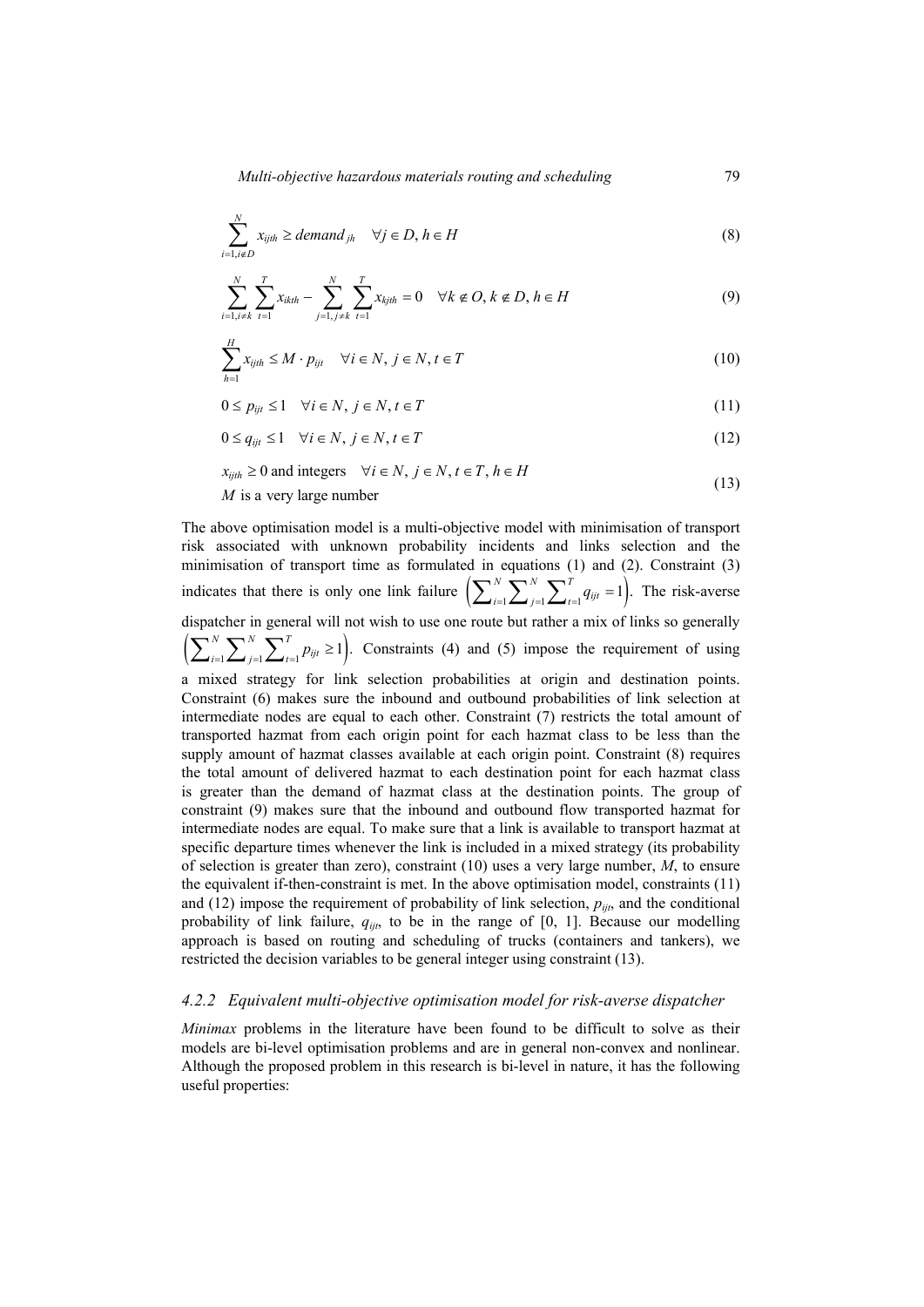- 1 the proposed problem has a bi-linear objective function with respect to total expected risk
- 2 the constraints are linear and can be separated into two groups according to decision variables because link selection,  $p_{ijt}$ , and conditional link selection,  $q_{ijt}$ , probabilities do not simultaneously appear in the constraints
- 3 each element of a solution vector of the link selection probabilities can take any value between zero and one inclusively, and the sum of all the elements equals to one, because the dispatcher chooses a mixed strategy of his/her own game.

The above multi-objective *minimax* problem can be converted to the following multi-objective mixed-integer optimisation model by defining a new free variable *V* to be minimised in the objective function  $(14)$ . In addition, a new set of constraint  $(16)$  is now included in the original set of constraints to ensure that the free variable  $V$  is greater than the maximum possible expected loss of population exposure in each link at specified departure times. For more details of the conversion game theory mixed strategy problems with two-person zero-sum game assumptions to equivalent linear programming models, see Section 15.5 of Hillier and Lieberman (2014).

$$
Min f_1 = V \tag{14}
$$

Min 
$$
f_2 = \sum_{i=1}^{N} \sum_{j=1}^{N} \sum_{t=1}^{T} \sum_{h=1}^{H} transport_{ijt} \cdot x_{ijth}
$$
 (15)

subject to:

$$
p_{ijt} \cdot loss_{ijt} - V \le 0 \quad \forall i \in N, j \in N, t \in T
$$
\n
$$
(16)
$$

$$
\sum_{j=1, j \notin O}^{N} \sum_{t=1}^{T} p_{ijt} = 1 \quad \forall i \in O
$$
\n
$$
(17)
$$

$$
\sum_{i=1, i \notin D}^{N} \sum_{t=1}^{T} p_{ijt} = 1 \quad \forall j \in D
$$
 (18)

$$
\sum_{i=1, i \neq k}^{N} \sum_{t=1}^{T} p_{ikt} - \sum_{j=1, j \neq k}^{N} \sum_{t=1}^{T} p_{kjt} = 0 \quad \forall k \notin O, k \notin D
$$
 (19)

$$
\sum_{j=1, j \notin O}^{N} \sum_{t=1}^{T} x_{ijt} \le \text{supply}_{ih} \quad \forall i \in O, h \in H
$$
\n(20)

$$
\sum_{i=1, i \notin D}^{N} \sum_{t=1}^{T} x_{ijth} \geq demand_{jh} \quad \forall j \in D, h \in H
$$
\n(21)

$$
\sum_{i=1, i \notin D}^{N} \sum_{t=1}^{T} x_{ijth} - \sum_{j=1, j \neq k}^{N} \sum_{t=1}^{T} x_{kjth} = 0 \quad \forall k \notin D, k \notin D, h \in H
$$
\n(22)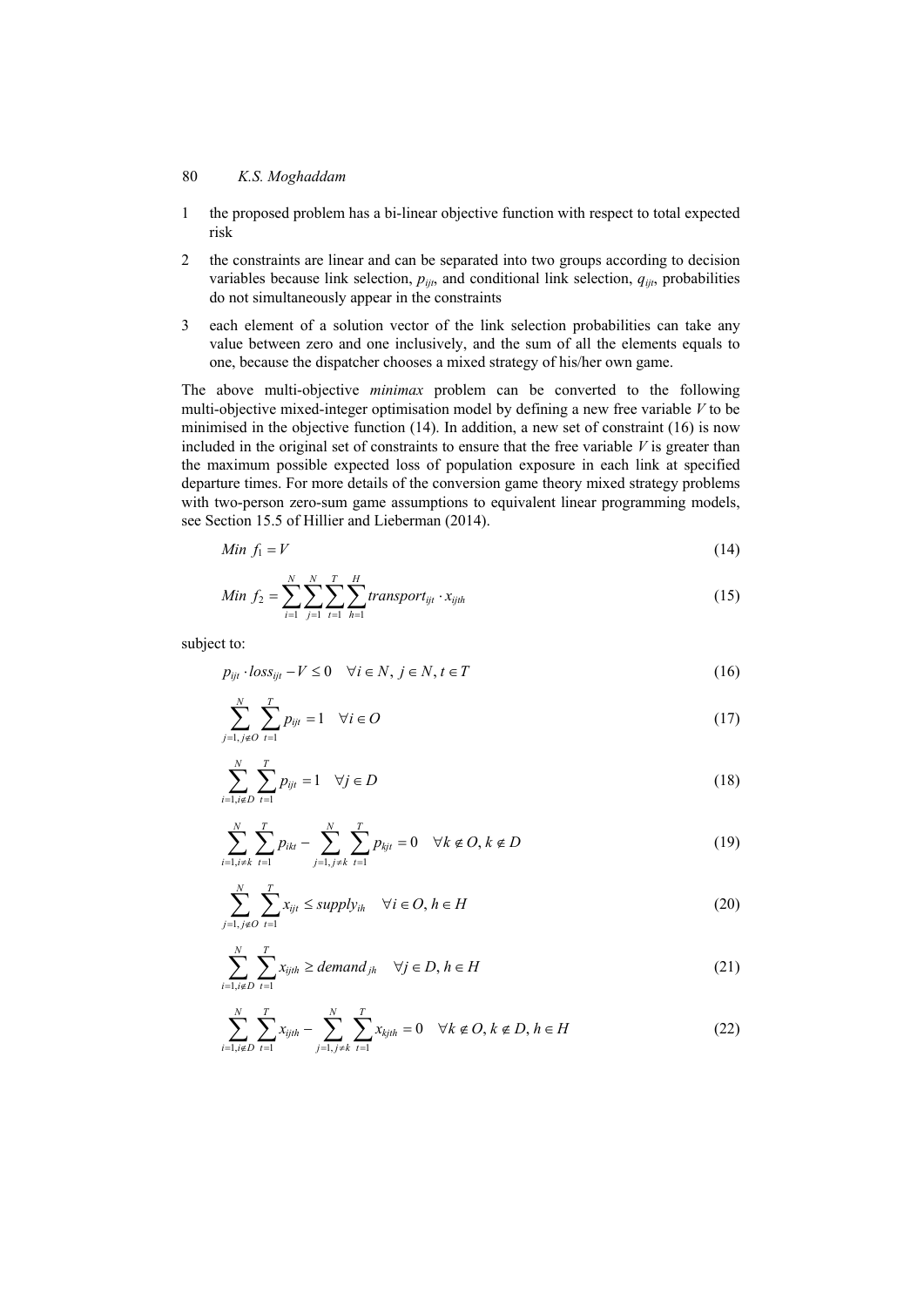$$
\sum_{h=1}^{H} x_{ijth} \le M \cdot p_{ijt} \quad \forall i \in N, j \in N, t \in T
$$
\n(23)

$$
0 \le p_{ijt} \le 1 \quad \forall i \in N, j \in N, t \in T
$$
\n
$$
(24)
$$

 $x_{iith} \ge 0$  and integer  $\forall i \in N, j \in N, t \in T, h \in H$  (25)

 $V$  is a free unbounded variable

 $M$  is a very large number  $(26)$ 

Complexity of the optimisation model can be expressed as a function of problem size affected by the model parameters and network setting. The above proposed model contains  $I \times J \times T \times (1 + H) + 1$  decision variables from which  $I \times J \times T \times H$  are general integer and one variable is a free unbounded variable. The model has  $3 \times I \times J \times T + I$  $\times$  (1 + *H*) linear constraints and two linear objective functions.

### **5 Solution approach**

The classic methods to solve multi-objective optimisation problems are based on preference-based approach in which a relative predetermined vector of weights is used to combine multiple objectives into a single-objective function. Other methods such as *ε*-constraint method reformulate the multi-objective optimisation problems by just keeping one of the objectives while placing the others into the set of constraints and then restricting them by user-specified values. Goal programming methods try to find the optimal solutions that attain a predefined target values for one or more objectives by minimising deviations from these target values (Masud and Ravindran, 2008). All these traditional methods then employ a point-by-point deterministic optimisation approach by finding single Pareto-optimal solution at each trial. In the past three decades, numerous multi-objective evolutionary algorithms have been developed and tested as trustable and efficient solution methods to solve multi-objective models. However, these algorithms are best known to their capability of obtaining good or near optimal solutions and attainment of the exact optimal solution(s) is never guaranteed. Since multi-objective optimisation problems have equally important Pareto-optimal solutions, an ideal solution approach would be to find multiple Pareto-optimal solutions at once and let the decision maker choose the desired solution based on other higher-level information. The optimal solutions obtained by the ideal approach will be then independent from the user's predefined parameters. An effective multi-objective solution procedure should successfully perform three following conflicting tasks (Zitzler et al., 2000; Deb, 2001):

- 1 The obtained non-dominated solutions should be close enough to the true Pareto-optimal front. Ideally, the non-dominated solutions should be a subset of the Pareto-optimal set.
- 2 The obtained non-dominated solutions should be uniformly distributed over of the Pareto-optimal front in order to provide the decision maker a true insight of existing trade-offs between objectives.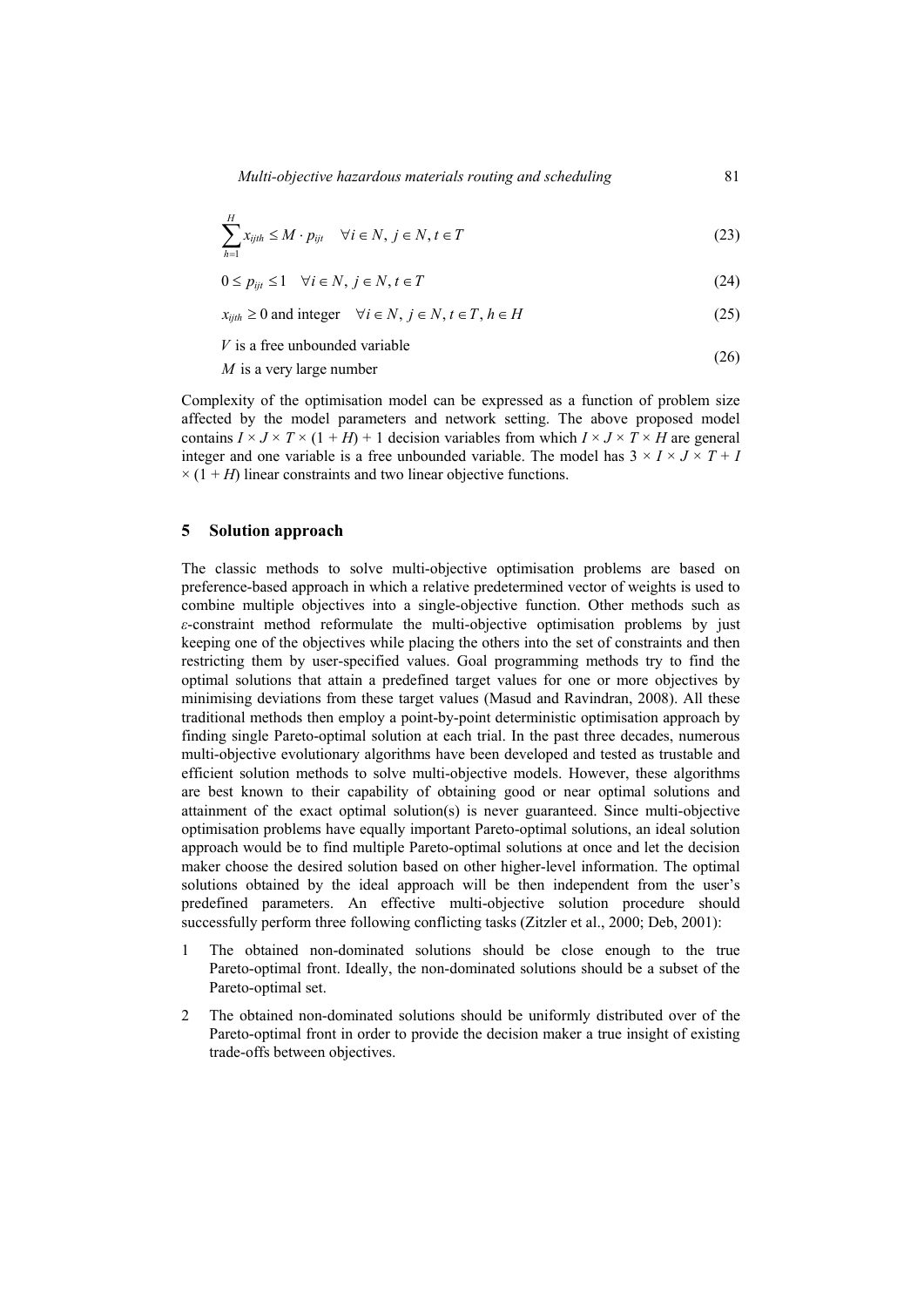3 The obtained non-dominated solutions should capture the whole spectrum of the Pareto-optimal front. This requires investigating non-dominated solutions at the extreme ends of the objective functions space.

Because the developed model in this research has two objectives, fuzzy goal programming (FGP) is considered as the solution approach. The main difference between regular goal programming method and fuzzy goal programming is that regular goal programming tries to minimise the sum of the deviations from the optimal (i.e., best) solutions with regard to the objective functions. Whereas fuzzy goal programming tries to maximise the sum of the membership functions (i.e., distance) from the nadir (i.e., worst) solutions of the objective functions. This solution method is chosen because of risk averse attitude of the dispatcher as he is making decisions to avoid the worst-case outcomes (nadir solutions).

The major drawback of the standard fuzzy goal programming model is that it can obtain only one non-dominated solution which is highly dependent to the decision maker's choice of the weights of the membership functions. Integrating the standard point-by-point approach with a randomly generated preferences/weights independent from the decision maker can provide the entire Pareto-optimal front in a simulation run. To rectify this dependability and in order to obtain the true Pareto-optimal front the following hybrid Monte Carlo simulation model is also developed in which randomly generated and normalised weights for membership functions are used in fuzzy goal programming sub-model during each simulation replication.

### *5.1 Fuzzy membership functions for the objective functions*

In a multi-objective optimisation problem, all objective functions may not be simultaneously optimised under the system constraints so the decision maker may define a tolerance limit such as a membership function  $\mu_k(f_k)$  for the  $k^{\text{th}}$  fuzzy objectives. The fuzzy goal programming employs the nadir solutions (the worst possible solutions of each objective function) as undesired targets and maximises the lower bounds on the membership functions. In this research, we formulate linear membership functions which have a continuously increasing property for maximisation objective functions and continuously decreasing trend for minimisation objective functions.

For maximisation type objective function:

$$
\mu_k(f_k) = \begin{cases}\n1, & \text{if } f_k \ge f_k^{\max} \\
\frac{f_k - f_k^{\min}}{f_k^{\max} - f_k^{\min}}, & \text{if } f_k^{\min} \le f_k \le f_k^{\max} \quad \forall k \in K \\
0, & \text{if } f_k \le f_k^{\min}\n\end{cases} \tag{27}
$$

For minimisation type objective function:

$$
\mu_k(f_k) = \begin{cases}\n1, & \text{if } f_k \le f_k^{\min} \\
\frac{f_k^{\max} - f_k}{f_k^{\max} - f_k^{\min}}, & \text{if } f_k^{\min} \le f_k \le f_k^{\max} \quad \forall k \in K \\
0, & \text{if } f_k \ge f_k^{\max}\n\end{cases}
$$
\n(28)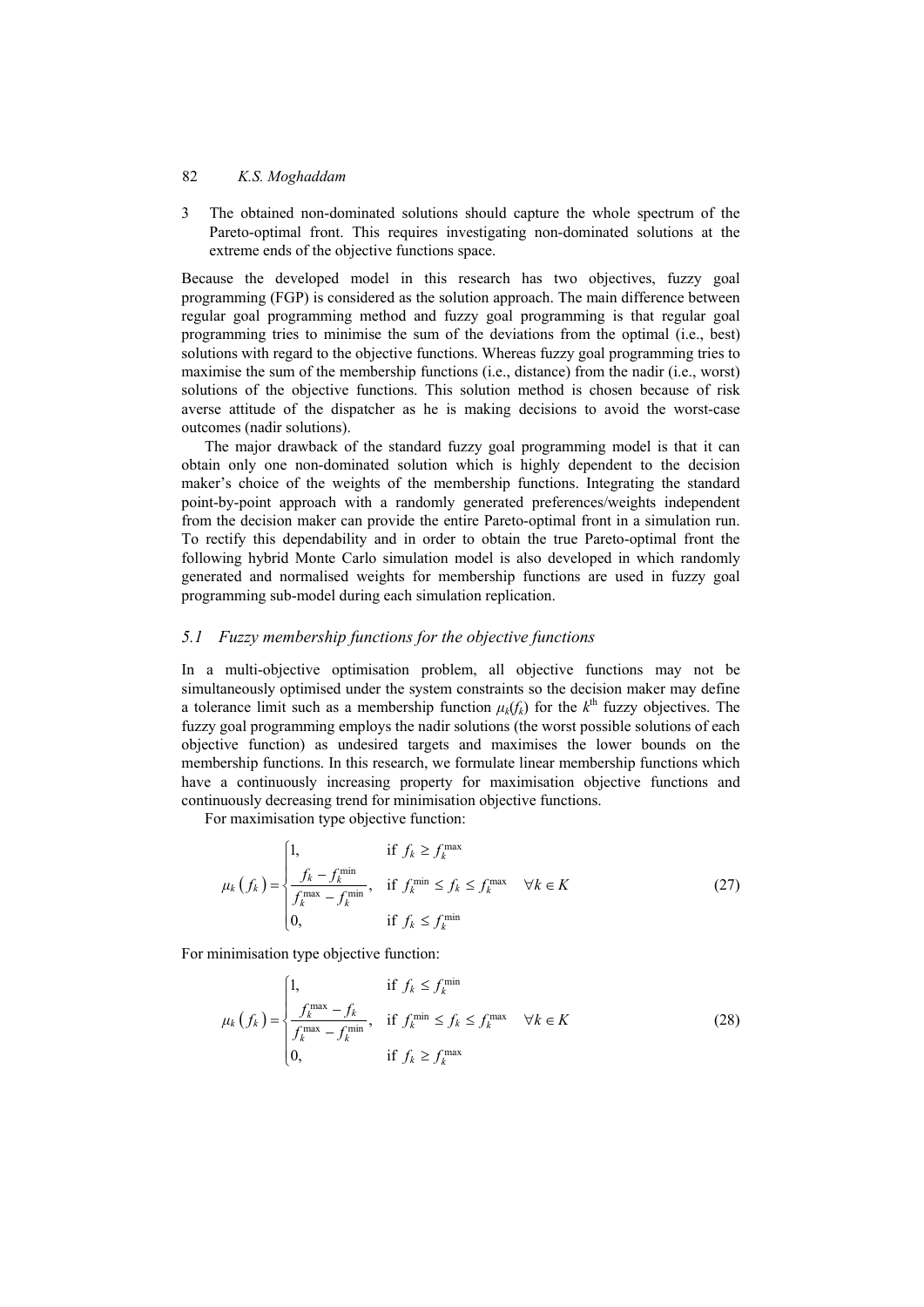In the above equations,  $f_k^{\text{max}}$  and  $f_k^{\text{min}}$  are the best and the worst possible solutions (also known as *ideal* and *nadir* solutions) of the maximisation type objective function *k* that can be obtained by incorporating only one of the objectives while ignoring all other objectives subject to the set of functional constraints. For the minimisation type objective functions the definitions are adjusted with respect to *ideal* and *nadir* solutions.

*5.2 Algorithm: hybrid Monte Carlo simulation and fuzzy goal programming* 

| Current replication $= 1$ ; | Calculate the best and the worst possible solutions (also known as ideal and nadir<br>solutions) of the objective function $k$ by incorporating only one of the objectives while<br>ignoring all other objectives subject to the set of functional constraints; |                                                                                             |
|-----------------------------|-----------------------------------------------------------------------------------------------------------------------------------------------------------------------------------------------------------------------------------------------------------------|---------------------------------------------------------------------------------------------|
|                             |                                                                                                                                                                                                                                                                 |                                                                                             |
|                             |                                                                                                                                                                                                                                                                 |                                                                                             |
|                             |                                                                                                                                                                                                                                                                 |                                                                                             |
|                             | While (current replication $\leq$ designated number of replications)                                                                                                                                                                                            |                                                                                             |
| Step 2.1                    | Read the parameters of the optimisation model;                                                                                                                                                                                                                  |                                                                                             |
| Step 2.2                    | Calculate the linear membership function $\mu_k(f_k)$ for each fuzzy<br>objective function $k$ ;                                                                                                                                                                |                                                                                             |
| Step $2.3$                  | $\mu_k(f_k);$                                                                                                                                                                                                                                                   |                                                                                             |
|                             | $w_k = rand(0, 1) \quad \forall k \in K$                                                                                                                                                                                                                        | (29)                                                                                        |
|                             | $w'_k = \frac{w_k}{\sum_{k=1}^k w_k}$ $\forall k \in K$                                                                                                                                                                                                         | (30)                                                                                        |
| Step $2.4$                  | Solve the fuzzy goal programming sub-model;                                                                                                                                                                                                                     |                                                                                             |
|                             | $Max\sum_{k} w'_k \lambda_k$                                                                                                                                                                                                                                    | (31)                                                                                        |
|                             | Subject to:                                                                                                                                                                                                                                                     |                                                                                             |
|                             | $\lambda_k \leq \mu_k(f_k) \quad \forall k \in K$                                                                                                                                                                                                               | (32)                                                                                        |
|                             | the set of constraints $(16)-(26)$                                                                                                                                                                                                                              |                                                                                             |
| Step 2.5                    | Current replication = Current replication + 1;                                                                                                                                                                                                                  |                                                                                             |
| End while                   |                                                                                                                                                                                                                                                                 |                                                                                             |
|                             |                                                                                                                                                                                                                                                                 |                                                                                             |
|                             |                                                                                                                                                                                                                                                                 |                                                                                             |
|                             |                                                                                                                                                                                                                                                                 | Generate normalised random weights for the membership functions<br><b>Numerical example</b> |

### *6.1 Network and data setting*

In order to demonstrate an application of the developed model and the solution method, a transportation network consisting of 15 nodes and 33 transport links was created as illustrated in Figure 1. It is assumed that the network has two origins (nodes 1 and 2) and two destinations (nodes 14 and 15); these nodes are highlighted in grey. In addition,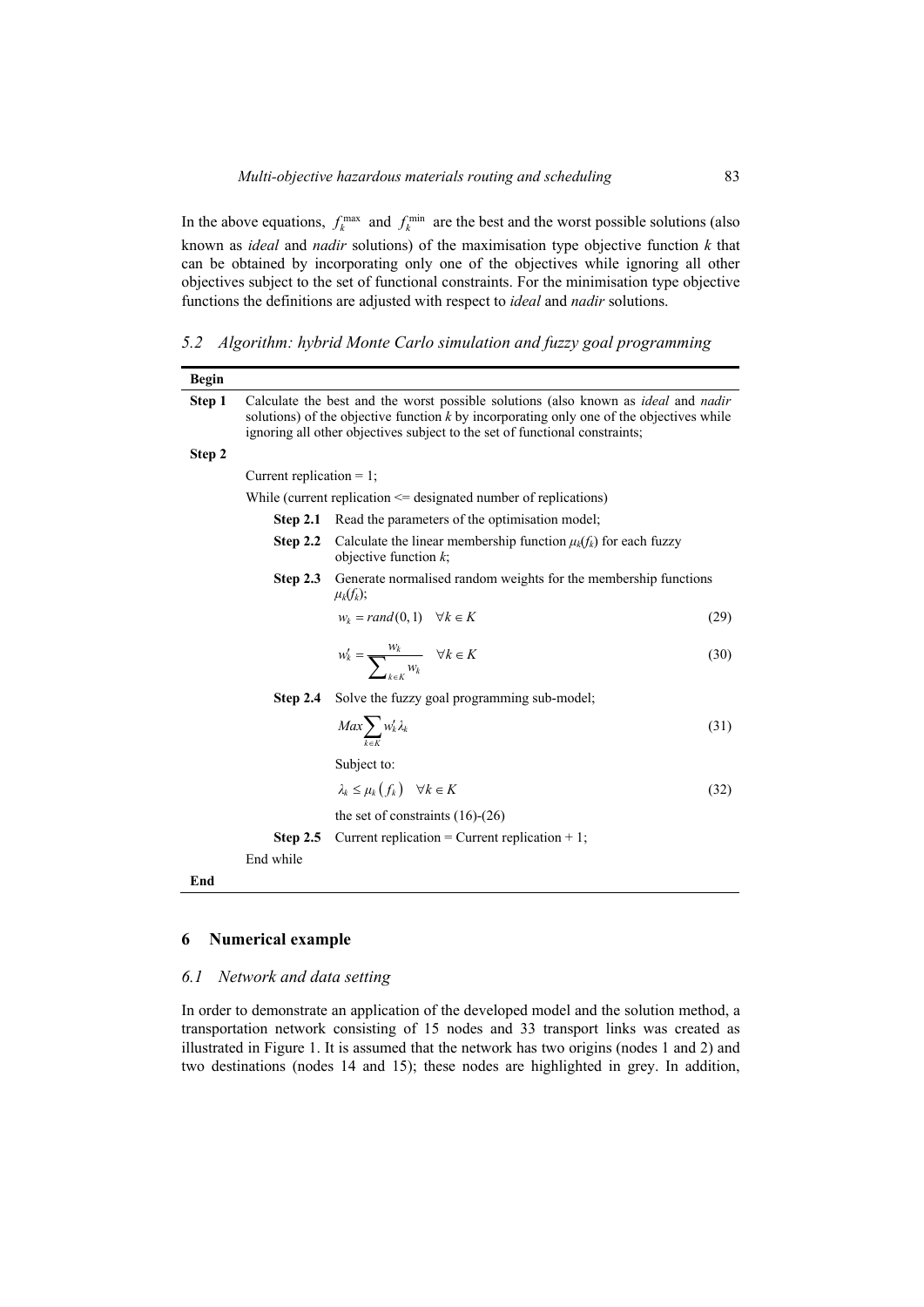two different departure times and three classes of hazardous materials are considered to fully capture the complex aspects of the dispatcher's problem.



**Figure 1** An illustration of the network for the numerical study

To illustrate the time-varying nature of the population and transport time, we consider two periods with different impacted populations around the roads as shown in Table 1. We assumed that during the first period, the majority of population stay at home generating fewer work-related trips. As such, the estimated transport time for each link is shorter. For the second period, since the majority of populations are at work or taking work-related trips, the impacted population is assumed to be less but on the other side, transport time is longer compared to the first period. We also estimated supply and demand for three classes of hazmat as the number of standard tankers and containers (to make the transport time measureable) at origin and destination nodes respectively as provided in Table 2. Visual Basic.Net programming environment is used to develop the simulation model in which LINGO optimisation software (LINGO 17.00, unlimited version) is utilised to solve the fuzzy goal programming sub-model in the algorithm all to be run on a laptop computer equipped with Intel® Core<sup>TM</sup> i7-6600U CPU @ 2.60 GHz and 16.00 GB RAM.

| Link |         | <i>Impacted population</i> |         | Transport time (hours) |
|------|---------|----------------------------|---------|------------------------|
|      | $t = 1$ | $t = 2$                    | $t = 1$ | $t = 2$                |
| 1, 3 | 38,479  | 26,185                     | 2.12    | 2.59                   |
| 1, 4 | 28,713  | 20,248                     | 5.88    | 7.33                   |
| 1, 5 | 32,046  | 23,483                     | 5.56    | 8.04                   |
| 2, 3 | 34,407  | 25,633                     | 3.92    | 4.90                   |
| 2, 4 | 11,489  | 7,132                      | 3.06    | 4.12                   |
| 2, 5 | 24,967  | 18,992                     | 5.30    | 6.39                   |
| 3, 4 | 47,883  | 34,026                     | 4.78    | 6.40                   |
| 3, 5 | 5,876   | 3,607                      | 5.70    | 7.55                   |

**Table 1** Impacted population and transport time for the network links during two periods of a day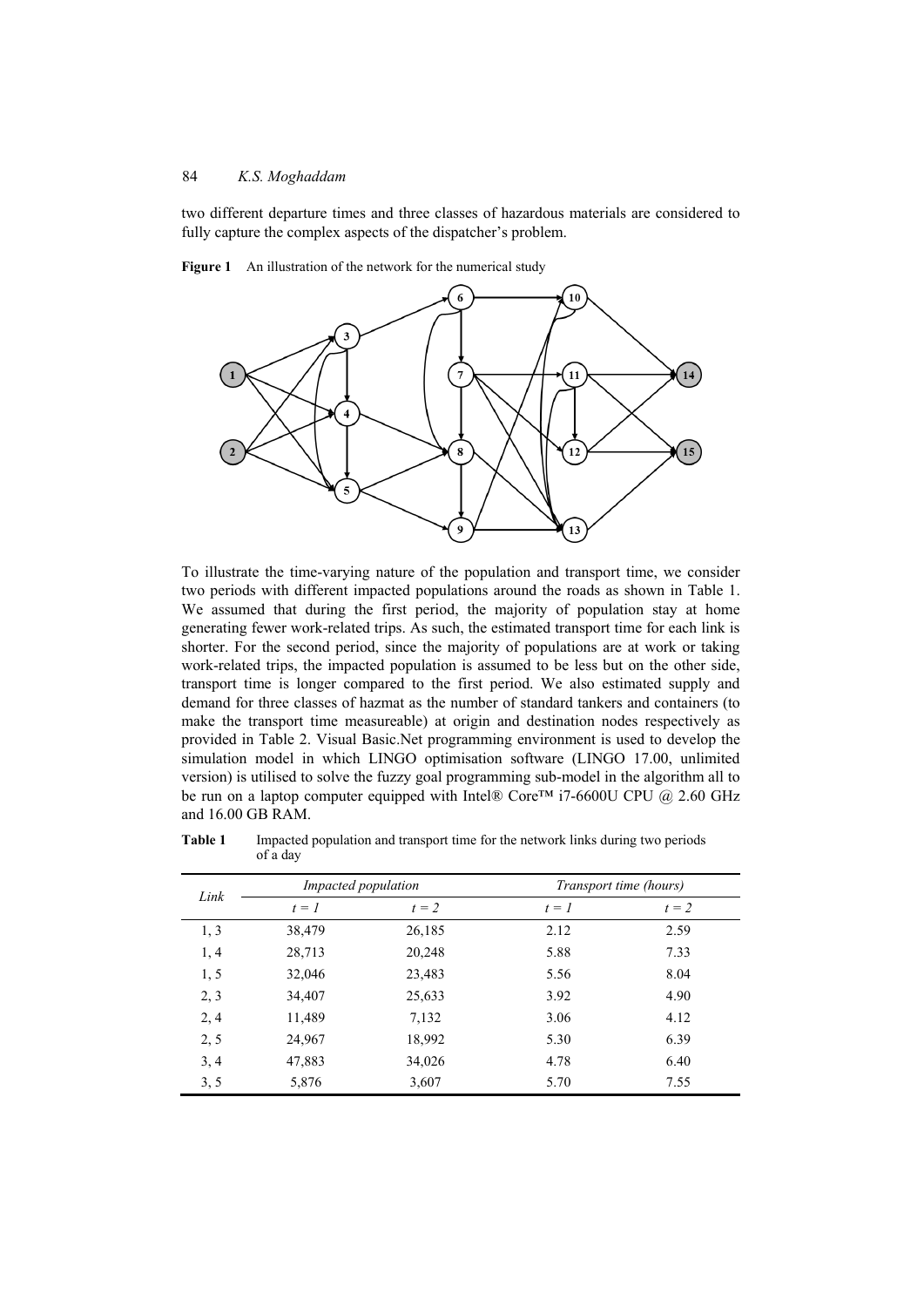|        | Impacted population |         |         | Transport time (hours) |
|--------|---------------------|---------|---------|------------------------|
| Link   | $t = 1$             | $t = 2$ | $t = 1$ | $t = 2$                |
| 3, 6   | 21,045              | 14,239  | 2.06    | 2.55                   |
| 4, 5   | 38,774              | 26,533  | 3.14    | 4.16                   |
| 4, 8   | 47,681              | 36,962  | 8.94    | 11.34                  |
| 5, 8   | 37,536              | 27,116  | 4.62    | 5.54                   |
| 5, 9   | 9,977               | 7,304   | 4.96    | 6.46                   |
| 6, 7   | 43,759              | 27,796  | 5.08    | 6.72                   |
| 6, 8   | 34,716              | 23,201  | 9.96    | 12.71                  |
| 6, 10  | 42,358              | 29,850  | 4.18    | 5.50                   |
| 7,8    | 10,004              | 6,596   | 9.92    | 13.48                  |
| 7, 11  | 35,874              | 22,027  | 2.14    | 3.06                   |
| 7, 12  | 39,939              | 31,947  | 5.64    | 7.21                   |
| 7, 13  | 31,132              | 23,455  | 2.58    | 3.77                   |
| 8,9    | 22,019              | 16,690  | 6.54    | 9.20                   |
| 8, 13  | 30,142              | 22,721  | 6.56    | 8.84                   |
| 9, 10  | 20,964              | 15,264  | 9.88    | 13.26                  |
| 9, 13  | 10,845              | 6,570   | 3.48    | 5.21                   |
| 10, 13 | 49,483              | 38,948  | 8.06    | 10.92                  |
| 10, 14 | 40,228              | 31,458  | 7.22    | 10.72                  |
| 11, 12 | 40,144              | 28,554  | 5.06    | 6.96                   |
| 11, 13 | 7,023               | 5,247   | 3.66    | 4.98                   |
| 11, 14 | 45,362              | 28,918  | 4.68    | 5.62                   |
| 11, 15 | 45,126              | 27,315  | 6.26    | 7.96                   |
| 12, 14 | 22,925              | 16,054  | 9.32    | 12.53                  |
| 12, 15 | 16,628              | 11,483  | 2.74    | 3.85                   |
| 13, 15 | 28,652              | 20,420  | 9.12    | 11.59                  |

**Table 1** Impacted population and transport time for the network links during two periods of a day (continued)

Table 2 Supply and demand for three classes of hazmat

| Node |         | Supply |         |         | Demand |         |
|------|---------|--------|---------|---------|--------|---------|
|      | $h = 1$ | $h=2$  | $h = 3$ | $h = 1$ | $h=2$  | $h = 3$ |
|      | 8       | 12     |         |         |        |         |
|      |         |        |         |         |        |         |
| 14   |         |        |         |         | 11     |         |
| 15   |         |        |         |         |        |         |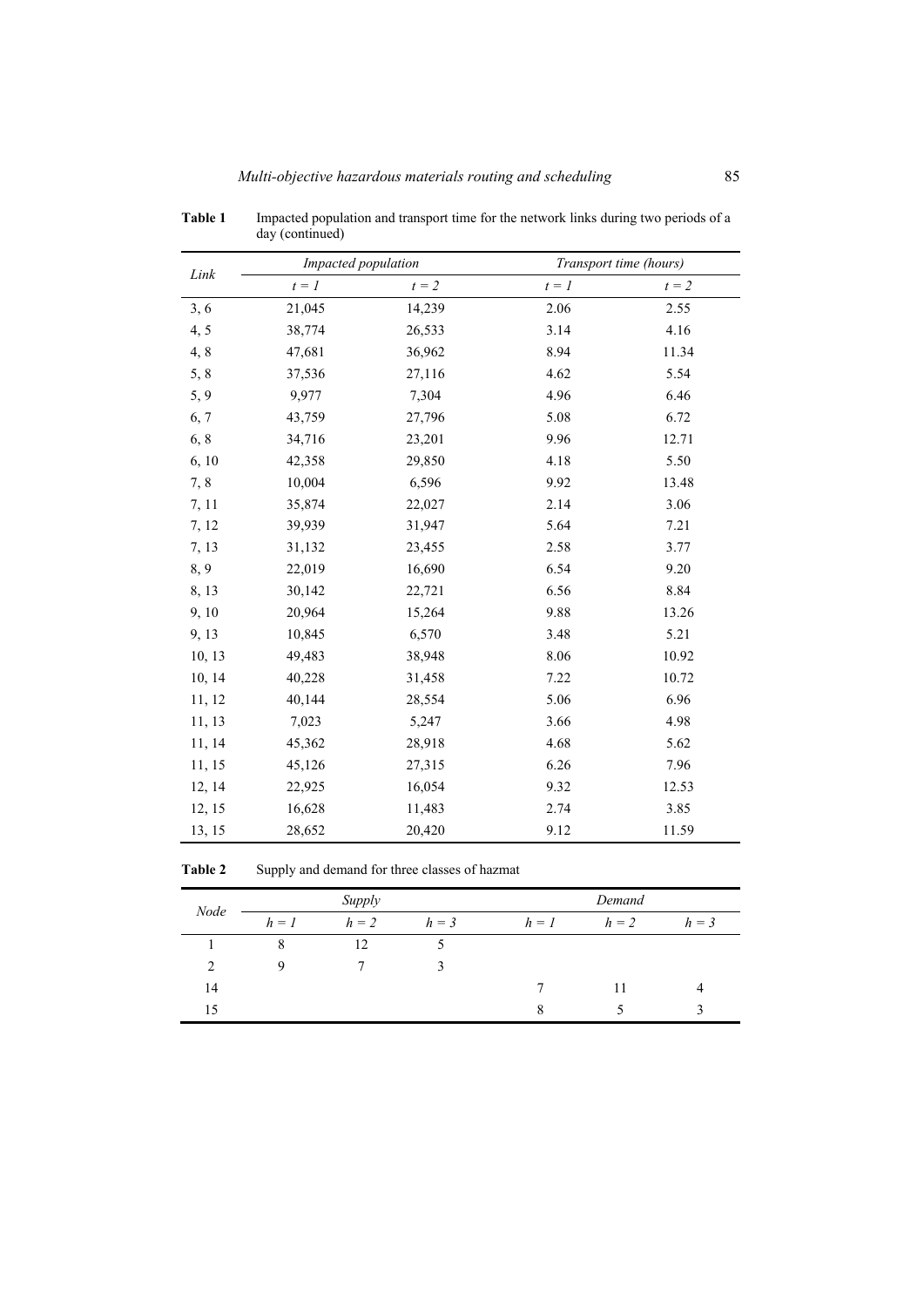#### *6.2 Computational results*

### *6.2.1 Optimal solutions of the objective functions*

Tables 3 and 4 show the optimal (i.e., ideal) solutions with respect to each objective function independently while ignoring the other objective function subject to the functional and operational constraints  $(16)$ – $(26)$ . It can be observed that through the optimal solution for objective function (1) the lowest possible value for the total expected loss, number of people affected, is 10,033 while the total transport time is 947 hours. In this case, it can be stated that the dispatcher tends to diversify the link selection probabilities as much as possible in order to reduce the negative effect of hazmat spillage due to possible link failures especially during the first departure time. During this period 22 links of the distribution network has non-zero selection probability indicating the possibility of large selection poll. In addition, if a link has zero selection probability during a departure time, it will not be possible to use that link to transport any classes of hazmat  $[e.g., \text{link } (3, 4) \text{ for } t = 1]$ . During the second departure time, since less population can be impacted overall, the dispatcher's optimal link selection is less diversified as only 12 links with non-zero selection probability are be considered for selection. However, these candidate links have generally higher chance of being selected compared to the first departure time in which there are more candidate links with lower probability of selection. According to this optimal scenario during the first departure time, 14 candidate links are selected to transport different classes of hazmat while seven links are used for the shipments during the second departure time.

The modelling approach enables the dispatcher to choose different departure times in the supply nodes as well as in the intermediate nodes. For example, the total supply for hazmat class 1 is  $8 + 9 = 17$  and the total demand is  $7 + 8 = 15$ . We observe in intermediate node 3 that the total inbound shipment is  $6 + 7 = 13$  units from which 11 units are shipped to node 6 during the first departure time and two units are shipped to node 6 during the second departure time (shipping to the same node during two departure times). Intermediate node 6 receives 13 units of shipment from which six units are shipped to node 7 during the first departure time and seven units are shipped to node 10 during the second departure time (shipping to different nodes during two departure times).

The optimal solution with respect to the total transport time results to minimum 648 hours of transport but it affects as twice as the population, 20,154 as shown in Table 4. In this optimal scenario, the transport time can be mostly improved only by 32% while the total expected loss is more than doubled. The link selection probabilities in this situation reveal a different pattern as the optimal solution enforces the dispatcher against diversification. During the first departure time, only 14 candidate links have non-zero selection probabilities making the selection pool more restricted while for the second departure time the dispatcher is even more confined with only eight available links with non-zero selection probability. This pattern of optimal solution indicates that if the dispatcher goal is to minimise the total transport time only, the optimal solution narrows down the dispatcher's choice to few candidate links from the distribution network but these links will have much higher likelihood for selection resulting to a significant increase of impacted population. Note that this optimal scenario uses only eight links during the first departure time and no links during the second departure time to transport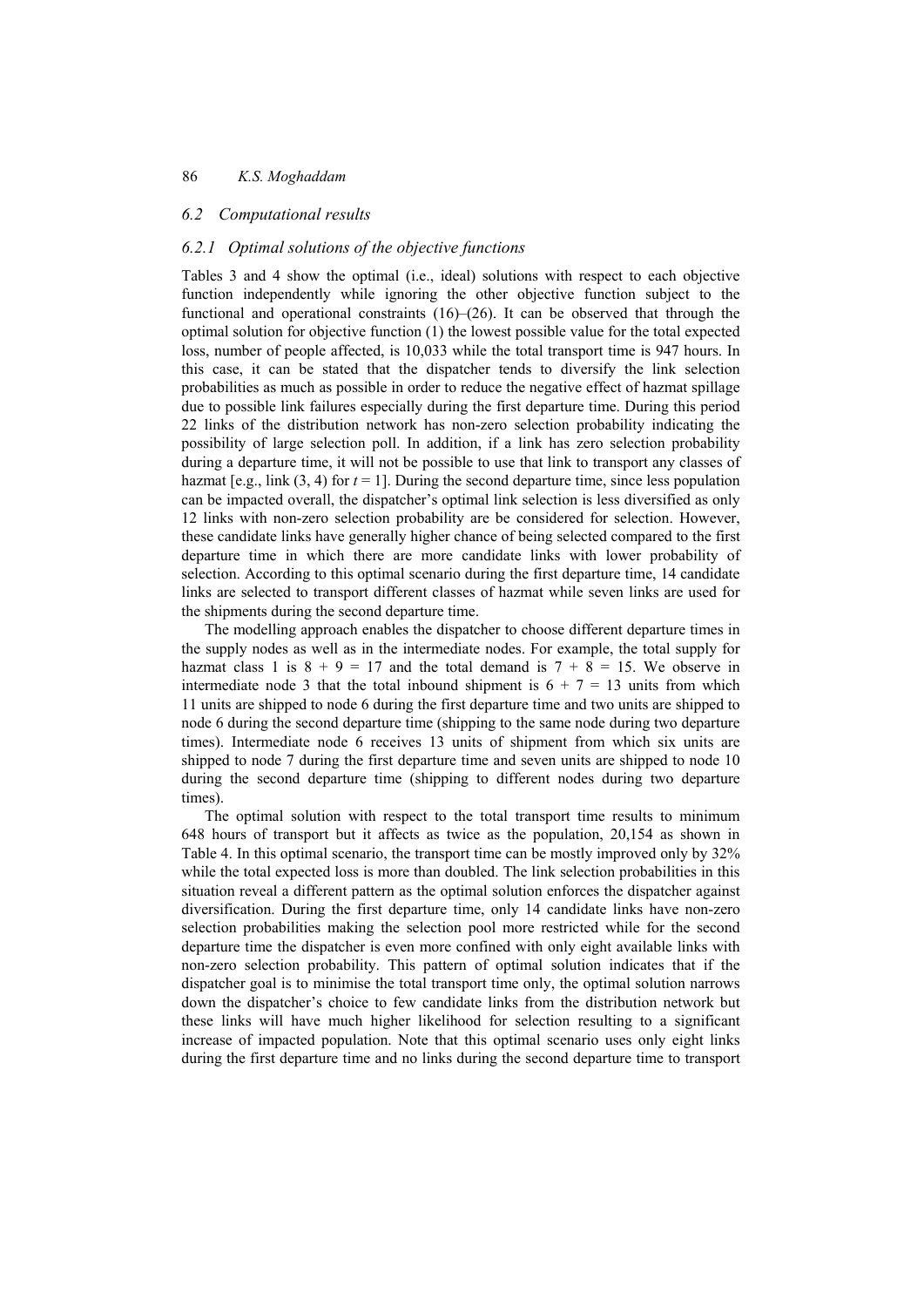all the hazmat classes through the distribution network to meet the demand specified at nodes 14 and 15.

|        | Link selection probability |         | Transported hazmat          |                  |                         |                  |                  |                  |
|--------|----------------------------|---------|-----------------------------|------------------|-------------------------|------------------|------------------|------------------|
| Link   | $t = 1$                    | $t = 2$ |                             | $t = 1$          |                         |                  | $t = 2$          |                  |
|        |                            |         | $\mathfrak{h}=\mathfrak{l}$ | $h = 2$          | $h=\sqrt{3}$            | $h = 1$          | $h = 2$          | $h = 3$          |
| 1, 3   | 0.261                      | 0.383   | 6                           | $\boldsymbol{0}$ | 5                       | $\boldsymbol{0}$ | $\boldsymbol{0}$ | $\boldsymbol{0}$ |
| 1, 4   | 0.043                      | 0.000   | $\overline{c}$              | $\boldsymbol{0}$ | $\overline{0}$          | $\boldsymbol{0}$ | $\boldsymbol{0}$ | $\boldsymbol{0}$ |
| 1, 5   | 0.313                      | 0.000   | $\boldsymbol{0}$            | 11               | $\boldsymbol{0}$        | $\boldsymbol{0}$ | $\boldsymbol{0}$ | $\boldsymbol{0}$ |
| 2, 3   | 0.292                      | 0.058   | $\boldsymbol{7}$            | $\boldsymbol{0}$ | $\overline{c}$          | $\boldsymbol{0}$ | $\boldsymbol{0}$ | $\boldsymbol{0}$ |
| 2,4    | 0.167                      | 0.000   | $\overline{0}$              | 5                | $\overline{0}$          | $\boldsymbol{0}$ | $\boldsymbol{0}$ | $\boldsymbol{0}$ |
| 2, 5   | 0.402                      | 0.081   | $\boldsymbol{0}$            | $\boldsymbol{0}$ | $\boldsymbol{0}$        | $\boldsymbol{0}$ | $\boldsymbol{0}$ | $\boldsymbol{0}$ |
| 3, 4   | 0.000                      | 0.000   | $\boldsymbol{0}$            | $\boldsymbol{0}$ | $\boldsymbol{0}$        | $\boldsymbol{0}$ | $\boldsymbol{0}$ | $\boldsymbol{0}$ |
| 3, 5   | 0.000                      | 0.000   | $\boldsymbol{0}$            | $\boldsymbol{0}$ | $\boldsymbol{0}$        | $\boldsymbol{0}$ | $\boldsymbol{0}$ | $\boldsymbol{0}$ |
| 3, 6   | 0.300                      | 0.694   | 11                          | $\boldsymbol{0}$ | $\overline{7}$          | $\overline{c}$   | $\boldsymbol{0}$ | $\boldsymbol{0}$ |
| 4, 5   | 0.000                      | 0.000   | $\boldsymbol{0}$            | $\boldsymbol{0}$ | $\boldsymbol{0}$        | $\boldsymbol{0}$ | $\boldsymbol{0}$ | $\boldsymbol{0}$ |
| 4, 8   | 0.210                      | 0.000   | $\overline{c}$              | 5                | $\boldsymbol{0}$        | $\boldsymbol{0}$ | $\boldsymbol{0}$ | $\boldsymbol{0}$ |
| 5, 8   | 0.267                      | 0.000   | $\boldsymbol{0}$            | $\boldsymbol{0}$ | $\boldsymbol{0}$        | $\boldsymbol{0}$ | $\boldsymbol{0}$ | $\boldsymbol{0}$ |
| 5, 9   | 0.529                      | 0.000   | $\boldsymbol{0}$            | 11               | $\boldsymbol{0}$        | $\boldsymbol{0}$ | $\boldsymbol{0}$ | $\boldsymbol{0}$ |
| 6, 7   | 0.229                      | 0.361   | 6                           | $\boldsymbol{0}$ | $\overline{\mathbf{3}}$ | $\boldsymbol{0}$ | $\boldsymbol{0}$ | $\boldsymbol{0}$ |
| 6, 8   | 0.000                      | 0.000   | $\boldsymbol{0}$            | $\boldsymbol{0}$ | $\boldsymbol{0}$        | $\boldsymbol{0}$ | $\boldsymbol{0}$ | $\boldsymbol{0}$ |
| 6, 10  | 0.237                      | 0.167   | $\boldsymbol{0}$            | $\boldsymbol{0}$ | $\mathbf{1}$            | $\boldsymbol{7}$ | $\boldsymbol{0}$ | $\mathfrak{Z}$   |
| 7,8    | 0.000                      | 0.000   | $\boldsymbol{0}$            | $\boldsymbol{0}$ | $\overline{0}$          | $\boldsymbol{0}$ | $\boldsymbol{0}$ | $\boldsymbol{0}$ |
| 7, 11  | 0.000                      | 0.380   | $\boldsymbol{0}$            | $\boldsymbol{0}$ | $\overline{0}$          | 6                | $\overline{0}$   | $\overline{3}$   |
| 7, 12  | 0.211                      | 0.000   | $\boldsymbol{0}$            | $\boldsymbol{0}$ | $\overline{0}$          | $\overline{0}$   | $\overline{0}$   | $\boldsymbol{0}$ |
| 7, 13  | 0.000                      | 0.000   | $\boldsymbol{0}$            | $\boldsymbol{0}$ | $\boldsymbol{0}$        | $\boldsymbol{0}$ | $\boldsymbol{0}$ | $\boldsymbol{0}$ |
| 8, 9   | 0.112                      | 0.000   | $\boldsymbol{0}$            | $\boldsymbol{0}$ | $\boldsymbol{0}$        | $\boldsymbol{0}$ | $\boldsymbol{0}$ | $\boldsymbol{0}$ |
| 8, 13  | 0.333                      | 0.033   | $\boldsymbol{0}$            | 5                | $\boldsymbol{0}$        | $\overline{c}$   | $\boldsymbol{0}$ | $\boldsymbol{0}$ |
| 9, 10  | 0.239                      | 0.183   | $\boldsymbol{0}$            | $\boldsymbol{0}$ | $\boldsymbol{0}$        | $\boldsymbol{0}$ | 11               | $\boldsymbol{0}$ |
| 9, 13  | 0.218                      | 0.000   | $\boldsymbol{0}$            | $\boldsymbol{0}$ | $\boldsymbol{0}$        | $\boldsymbol{0}$ | $\boldsymbol{0}$ | $\boldsymbol{0}$ |
| 10, 13 | 0.000                      | 0.258   | $\boldsymbol{0}$            | $\boldsymbol{0}$ | $\boldsymbol{0}$        | $\boldsymbol{0}$ | $\boldsymbol{0}$ | $\boldsymbol{0}$ |
| 10, 14 | 0.249                      | 0.319   | $\boldsymbol{0}$            | 11               | 3                       | $\sqrt{ }$       | $\boldsymbol{0}$ | $\,1$            |
| 11, 12 | 0.000                      | 0.000   | $\boldsymbol{0}$            | $\boldsymbol{0}$ | $\boldsymbol{0}$        | $\boldsymbol{0}$ | $\boldsymbol{0}$ | $\boldsymbol{0}$ |
| 11, 13 | 0.000                      | 0.000   | $\boldsymbol{0}$            | $\boldsymbol{0}$ | $\boldsymbol{0}$        | $\boldsymbol{0}$ | $\boldsymbol{0}$ | $\boldsymbol{0}$ |
| 11, 14 | 0.221                      | 0.000   | $\boldsymbol{0}$            | $\boldsymbol{0}$ | $\boldsymbol{0}$        | $\boldsymbol{0}$ | $\boldsymbol{0}$ | $\boldsymbol{0}$ |
| 11, 15 | 0.159                      | 0.000   | 6                           | $\boldsymbol{0}$ | $\overline{\mathbf{3}}$ | $\boldsymbol{0}$ | $\boldsymbol{0}$ | $\boldsymbol{0}$ |
| 12, 14 | 0.211                      | 0.000   | $\boldsymbol{0}$            | $\boldsymbol{0}$ | $\boldsymbol{0}$        | $\boldsymbol{0}$ | $\boldsymbol{0}$ | $\boldsymbol{0}$ |
| 12, 15 | 0.000                      | 0.000   | $\boldsymbol{0}$            | $\boldsymbol{0}$ | $\boldsymbol{0}$        | $\boldsymbol{0}$ | $\boldsymbol{0}$ | $\boldsymbol{0}$ |
| 13, 15 | 0.350                      | 0.491   | $\boldsymbol{0}$            | 5                | $\boldsymbol{0}$        | $\overline{c}$   | $\boldsymbol{0}$ | $\boldsymbol{0}$ |

**Table 3** The optimal solution with regard to expected loss  $(f_{1,min} = 10,033 \text{ and } f_2 = 947 \text{ hours})$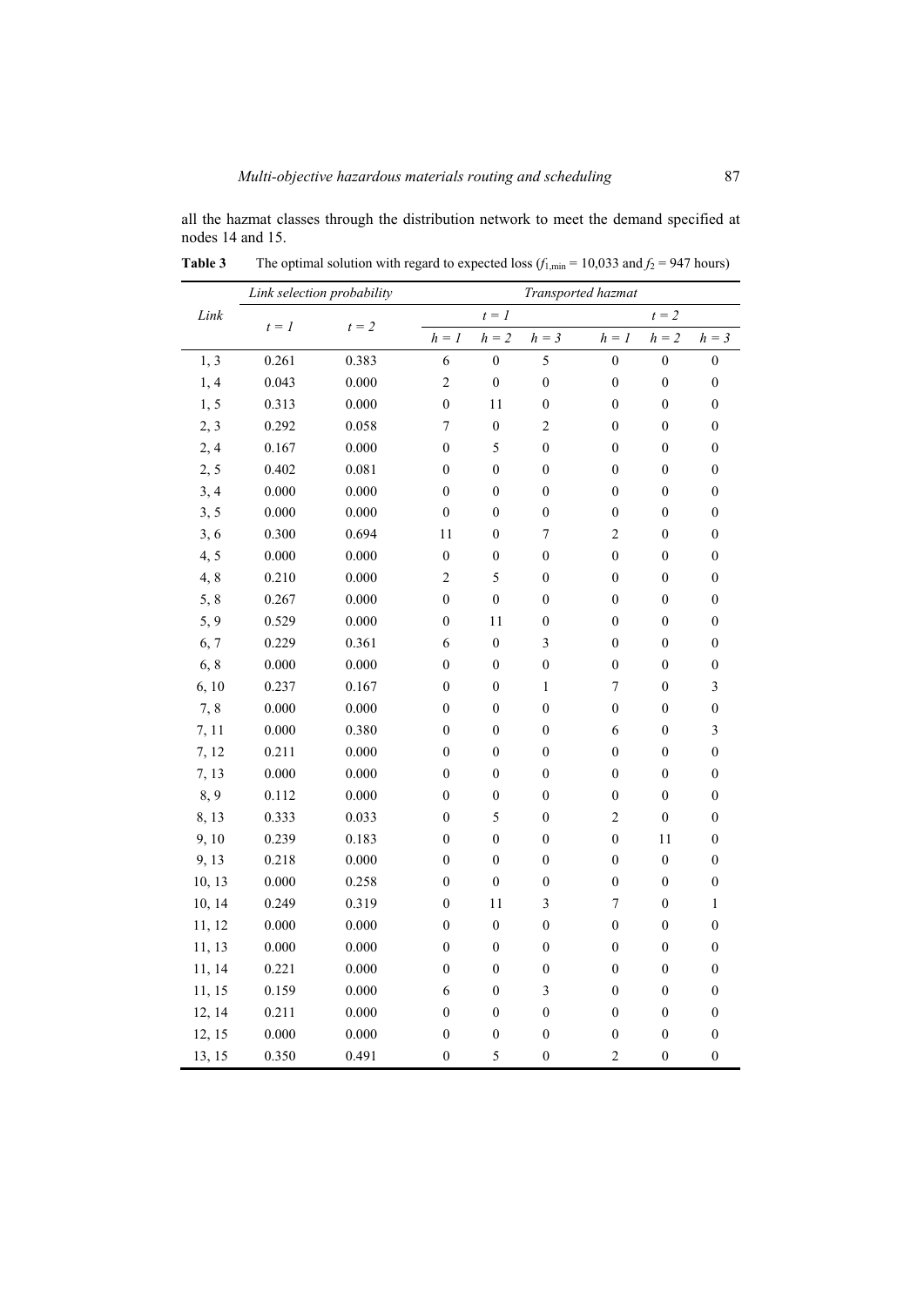|        | Link selection probability |         | Transported hazmat |                  |                         |                             |                  |                  |  |
|--------|----------------------------|---------|--------------------|------------------|-------------------------|-----------------------------|------------------|------------------|--|
| Link   |                            |         |                    | $t = 1$          |                         |                             | $t = 2$          |                  |  |
|        | $t = 1$                    | $t = 2$ | $h = 1$            | $h=\sqrt{2}$     | $h=\sqrt{3}$            | $\mathfrak{h}=\mathfrak{l}$ | $h = 2$          | $h = 3$          |  |
| 1, 3   | 0.520                      | 0.166   | 8                  | 12               | 5                       | $\boldsymbol{0}$            | $\boldsymbol{0}$ | $\boldsymbol{0}$ |  |
| 1, 4   | 0.000                      | 0.000   | $\boldsymbol{0}$   | $\boldsymbol{0}$ | $\boldsymbol{0}$        | $\boldsymbol{0}$            | $\boldsymbol{0}$ | $\boldsymbol{0}$ |  |
| 1, 5   | 0.000                      | 0.315   | $\boldsymbol{0}$   | $\boldsymbol{0}$ | $\boldsymbol{0}$        | $\boldsymbol{0}$            | $\boldsymbol{0}$ | $\boldsymbol{0}$ |  |
| 2, 3   | 0.581                      | 0.000   | $\overline{7}$     | $\overline{4}$   | $\overline{c}$          | $\boldsymbol{0}$            | $\boldsymbol{0}$ | $\boldsymbol{0}$ |  |
| 2,4    | 0.000                      | 0.419   | $\boldsymbol{0}$   | $\boldsymbol{0}$ | $\boldsymbol{0}$        | $\boldsymbol{0}$            | $\boldsymbol{0}$ | $\boldsymbol{0}$ |  |
| 2, 5   | 0.000                      | 0.000   | $\boldsymbol{0}$   | $\boldsymbol{0}$ | $\boldsymbol{0}$        | $\boldsymbol{0}$            | $\boldsymbol{0}$ | $\boldsymbol{0}$ |  |
| 3, 4   | 0.000                      | 0.000   | $\boldsymbol{0}$   | $\boldsymbol{0}$ | $\boldsymbol{0}$        | $\boldsymbol{0}$            | $\boldsymbol{0}$ | $\boldsymbol{0}$ |  |
| 3, 5   | 0.000                      | 0.000   | $\boldsymbol{0}$   | $\boldsymbol{0}$ | $\boldsymbol{0}$        | $\boldsymbol{0}$            | $\boldsymbol{0}$ | $\boldsymbol{0}$ |  |
| 3, 6   | 0.633                      | 0.633   | 15                 | 16               | 7                       | $\boldsymbol{0}$            | $\boldsymbol{0}$ | $\boldsymbol{0}$ |  |
| 4, 5   | 0.000                      | 0.000   | $\boldsymbol{0}$   | $\boldsymbol{0}$ | $\boldsymbol{0}$        | $\boldsymbol{0}$            | $\boldsymbol{0}$ | $\boldsymbol{0}$ |  |
| 4, 8   | 0.419                      | 0.000   | $\boldsymbol{0}$   | $\boldsymbol{0}$ | $\boldsymbol{0}$        | $\boldsymbol{0}$            | $\boldsymbol{0}$ | $\boldsymbol{0}$ |  |
| 5, 8   | 0.245                      | 0.000   | $\boldsymbol{0}$   | $\boldsymbol{0}$ | $\boldsymbol{0}$        | $\boldsymbol{0}$            | $\boldsymbol{0}$ | $\boldsymbol{0}$ |  |
| 5, 9   | 0.000                      | 0.070   | $\boldsymbol{0}$   | $\boldsymbol{0}$ | $\boldsymbol{0}$        | $\boldsymbol{0}$            | $\boldsymbol{0}$ | $\boldsymbol{0}$ |  |
| 6, 7   | 0.457                      | 0.443   | $\,$ $\,$          | 5                | $\overline{\mathbf{3}}$ | $\boldsymbol{0}$            | $\boldsymbol{0}$ | $\boldsymbol{0}$ |  |
| 6, 8   | 0.000                      | 0.000   | $\boldsymbol{0}$   | $\boldsymbol{0}$ | $\boldsymbol{0}$        | $\boldsymbol{0}$            | $\boldsymbol{0}$ | $\boldsymbol{0}$ |  |
| 6, 10  | 0.367                      | 0.000   | 7                  | 11               | 4                       | $\boldsymbol{0}$            | $\boldsymbol{0}$ | $\boldsymbol{0}$ |  |
| 7,8    | 0.000                      | 0.000   | $\boldsymbol{0}$   | $\boldsymbol{0}$ | $\boldsymbol{0}$        | $\boldsymbol{0}$            | $\boldsymbol{0}$ | $\boldsymbol{0}$ |  |
| 7, 11  | 0.399                      | 0.000   | $\boldsymbol{0}$   | $\boldsymbol{0}$ | $\boldsymbol{0}$        | $\boldsymbol{0}$            | $\boldsymbol{0}$ | $\boldsymbol{0}$ |  |
| 7, 12  | 0.501                      | 0.000   | 8                  | 5                | $\overline{3}$          | $\boldsymbol{0}$            | $\boldsymbol{0}$ | $\boldsymbol{0}$ |  |
| 7, 13  | 0.000                      | 0.000   | $\boldsymbol{0}$   | $\boldsymbol{0}$ | $\boldsymbol{0}$        | $\boldsymbol{0}$            | $\boldsymbol{0}$ | $\boldsymbol{0}$ |  |
| 8,9    | 0.000                      | 0.000   | $\boldsymbol{0}$   | $\boldsymbol{0}$ | $\boldsymbol{0}$        | $\boldsymbol{0}$            | $\boldsymbol{0}$ | $\boldsymbol{0}$ |  |
| 8, 13  | 0.664                      | 0.000   | $\boldsymbol{0}$   | $\boldsymbol{0}$ | $\boldsymbol{0}$        | $\boldsymbol{0}$            | $\boldsymbol{0}$ | $\boldsymbol{0}$ |  |
| 9, 10  | 0.000                      | 0.000   | $\boldsymbol{0}$   | $\boldsymbol{0}$ | $\boldsymbol{0}$        | $\boldsymbol{0}$            | $\boldsymbol{0}$ | $\boldsymbol{0}$ |  |
| 9,13   | 0.070                      | 0.000   | $\boldsymbol{0}$   | $\overline{0}$   | $\boldsymbol{0}$        | $\boldsymbol{0}$            | $\boldsymbol{0}$ | $\boldsymbol{0}$ |  |
| 10, 13 | 0.000                      | 0.000   | $\boldsymbol{0}$   | $\boldsymbol{0}$ | $\boldsymbol{0}$        | $\boldsymbol{0}$            | $\boldsymbol{0}$ | $\boldsymbol{0}$ |  |
| 10, 14 | 0.367                      | 0.000   | 7                  | 11               | 4                       | $\boldsymbol{0}$            | $\boldsymbol{0}$ | $\boldsymbol{0}$ |  |
| 11, 12 | 0.399                      | 0.000   | $\boldsymbol{0}$   | $\boldsymbol{0}$ | $\boldsymbol{0}$        | $\boldsymbol{0}$            | $\boldsymbol{0}$ | $\boldsymbol{0}$ |  |
| 11, 13 | 0.000                      | 0.000   | $\boldsymbol{0}$   | $\boldsymbol{0}$ | $\boldsymbol{0}$        | $\boldsymbol{0}$            | $\boldsymbol{0}$ | $\boldsymbol{0}$ |  |
| 11, 14 | 0.000                      | 0.000   | $\boldsymbol{0}$   | $\boldsymbol{0}$ | $\boldsymbol{0}$        | $\boldsymbol{0}$            | $\boldsymbol{0}$ | $\boldsymbol{0}$ |  |
| 11, 15 | 0.000                      | 0.000   | $\boldsymbol{0}$   | $\boldsymbol{0}$ | $\boldsymbol{0}$        | $\boldsymbol{0}$            | $\boldsymbol{0}$ | $\boldsymbol{0}$ |  |
| 12, 14 | 0.000                      | 0.633   | $\boldsymbol{0}$   | $\boldsymbol{0}$ | $\boldsymbol{0}$        | $\boldsymbol{0}$            | $\boldsymbol{0}$ | $\boldsymbol{0}$ |  |
| 12, 15 | 0.267                      | 0.000   | 8                  | 5                | $\overline{\mathbf{3}}$ | $\boldsymbol{0}$            | $\boldsymbol{0}$ | $\boldsymbol{0}$ |  |
| 13, 15 | 0.000                      | 0.733   | $\boldsymbol{0}$   | $\boldsymbol{0}$ | $\mathbf{0}$            | $\boldsymbol{0}$            | $\boldsymbol{0}$ | $\boldsymbol{0}$ |  |

**Table 4** The optimal solution with regard to total transport time  $(f_1 = 20, 154 \text{ and } f_{2,\text{min}} =$ 648 hours)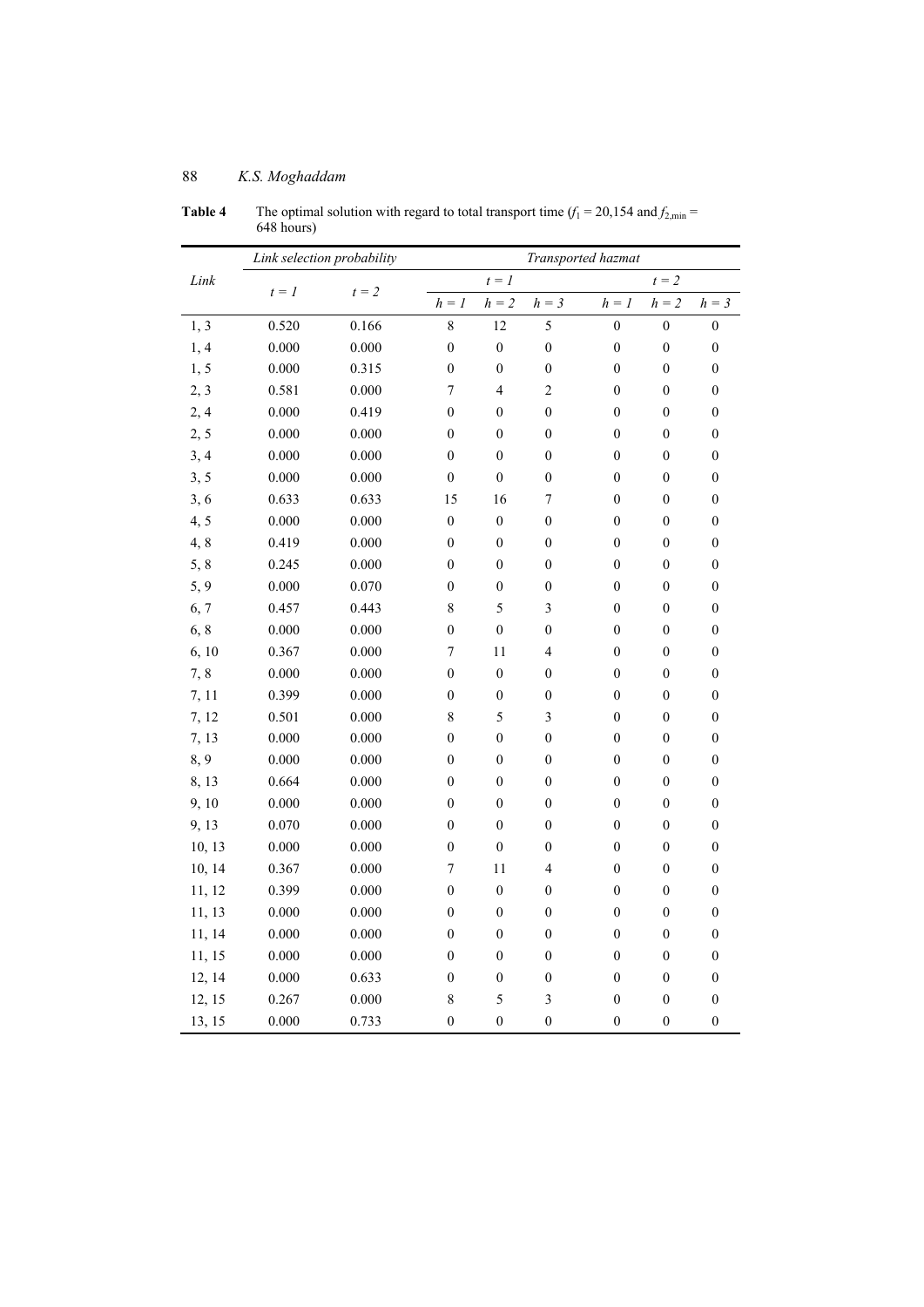### *6.2.2 Practicality of the trade-offs among the objective functions*

Figure 2 illustrates the Pareto-optimal (non-dominated) solutions obtained by the hybrid Monte Carlo simulation and fuzzy goal programming. As can be seen, Pareto frontier is convex in the objective functions space. It means a risk-averse decision maker who considers a single-objective of risk sacrifices travel time significantly less than a risk-seeking decision maker who considers a single-objective of economic objective. It is observed that the algorithm performs well in finding the Pareto-optimal solutions close enough to the ideal solutions and far enough from nadir solutions make them more likely to be close enough to the true Pareto front (task 1). The ideal solutions are depicted at the two corners of the trade-off curve as  $(f_{1,\text{min}} = 10,033$  and  $f_2 = 947$  hours) and  $(f_1 = 20,154$ and  $f_{2,\text{min}} = 648$  hours). The algorithm is also capable in capturing Pareto-optimal solutions at the extreme ends of the objective functions space (task 3). On the other hand and with respect to the second task of solving multi-objective optimisation, it can be verified that the algorithm is able to find almost uniformly distributed Pareto-optimal solutions over of the Pareto region. Another conclusion is that the Pareto-optimal solutions are more clustered within the range of 11,000–13,000 for population loss and 660–730 hours of transport time giving more choices of optimal dispatching strategies to the decision maker.

**Figure 2** Pareto-optimal solutions depicting the trade-off between total expected loss and transport time (see online version for colours)



### *6.2.3 Performance evaluation of the proposed algorithm*

In order to evaluate the performance of the proposed algorithm and to testify how it determines the set of non-dominated solutions, the algorithm is executed over 500 simulation replications. The performance parameters of the algorithm are given in Table 5. As expected, the minimum expected loss was found as 10,033 people (for 947 hours of transport) and minimum transport time is optimised as 648 hours (for 20,154 people). The averages reveal that for different choices of dispatching strategy the overall average for total expected population loss is 11,952 people while the average transport time is 737 hours. It can be concluded that regardless of the decision maker and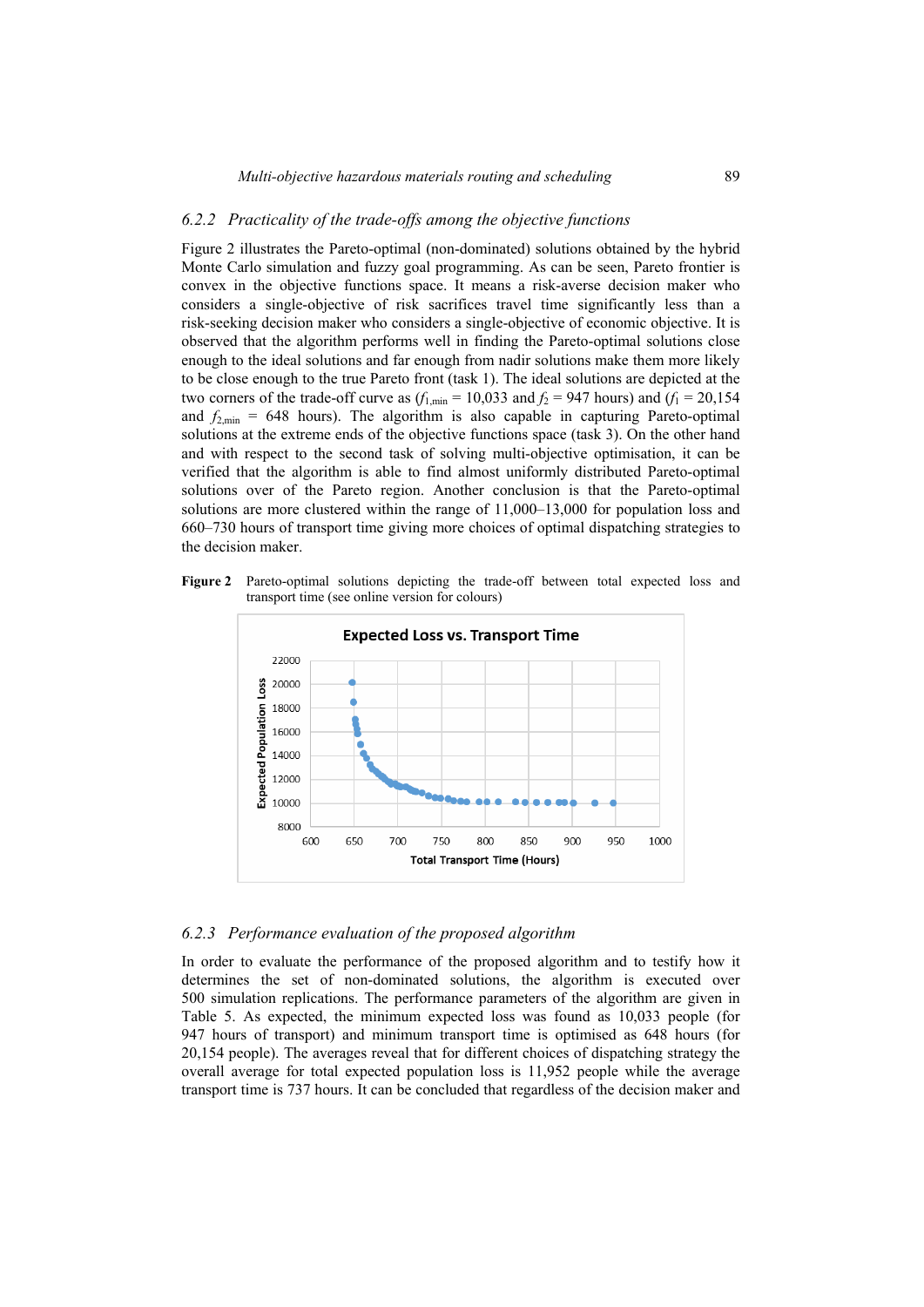his/her choice of dispatching strategy expected number of affected people is about 11,952 and expected transport time is about 737 hours. By examining the standard deviations and coefficient of variations, it can be expressed that population loss varies more than the transport time with respect to different optimal dispatching strategies making it more sensitive than transport time for a specified selected strategy. Computational times (in the form of CPU time) are also examined to ascertain any need for improvement. It is found that the mathematical formulation and computer implementation of the model is not ill-structured as all the solution times are less than a second. However, this needs to be testified against very large-scale problems with hundreds of nodes and thousands of transport links.

|              | Objective function                     | $CPU$ time<br>(second) |      |
|--------------|----------------------------------------|------------------------|------|
|              | <i>Expected loss</i><br>Transport time |                        |      |
| Min.         | 10,033                                 | 648                    | 0.17 |
| Max.         | 20,154                                 | 947                    | 0.29 |
| Average      | 11,952                                 | 737                    | 0.21 |
| <b>StDev</b> | 2,346                                  | 80                     | 0.02 |
| CV           | 0.20                                   | 0.11                   | 0.07 |

**Table 5** Statistical output of the simulation model

In order to quantitatively evaluate the proposed hybrid algorithm, the hyper-volume metric is adopted which calculates an approximation of the hyper-cube volume formed by the non-dominated solutions in the objective functions space (van Veldhuizen, 1999). This metric can measure three necessary tasks in solving multi-objective optimisation problems; closeness to the true Pareto-optimal front, spread of non-dominated solutions, and extent of the generated solutions. A volume,  $v_i$ , can be constructed by each non-dominated solution and a selected reference point such as *fnadir* to form the diagonal corners of the hyper-cube. Then the approximate volume of the hyper-cube can be found as the union of all these *Q* volumes as presented in equation (33). This performance measure has been used and recommended by many researchers to evaluate Pareto sets obtained by multi-objective evolutionary algorithms (Zitzler et al., 2000; van Veldhuizen and Lamont, 2000). However, the concept can be applied to any type of multi-objective optimisation solution method.

$$
HV = volume \left( \bigcup_{i=1}^{|Q|} v_i \right) \tag{33}
$$

In order to calculate the hyper-volume metric, a reference point such as the nadir solution should be selected. In this research, the nadir solution  $f_{nadir}$  (*expected loss* = 20,154, *transport time* = 947) is selected as the reference point (the worst possible values for each objective function). Because of different order of magnitude of expected loss and transport time, the normalised values of the non-dominated solutions along with normalised nadir point  $f_{nadir}^{normalised}$  (*expected loss* = 1, *transport time* = 1) are used to calculate the *HVnormalised* (with maximum possible value of one). Since we only have two objective functions here, the hyper-volume is reduced to two-dimensional area in this research. Then the area formed by the reference point and the non-dominated solutions is to be calculated. To prevent overlapping of the areas, the non-dominated solutions are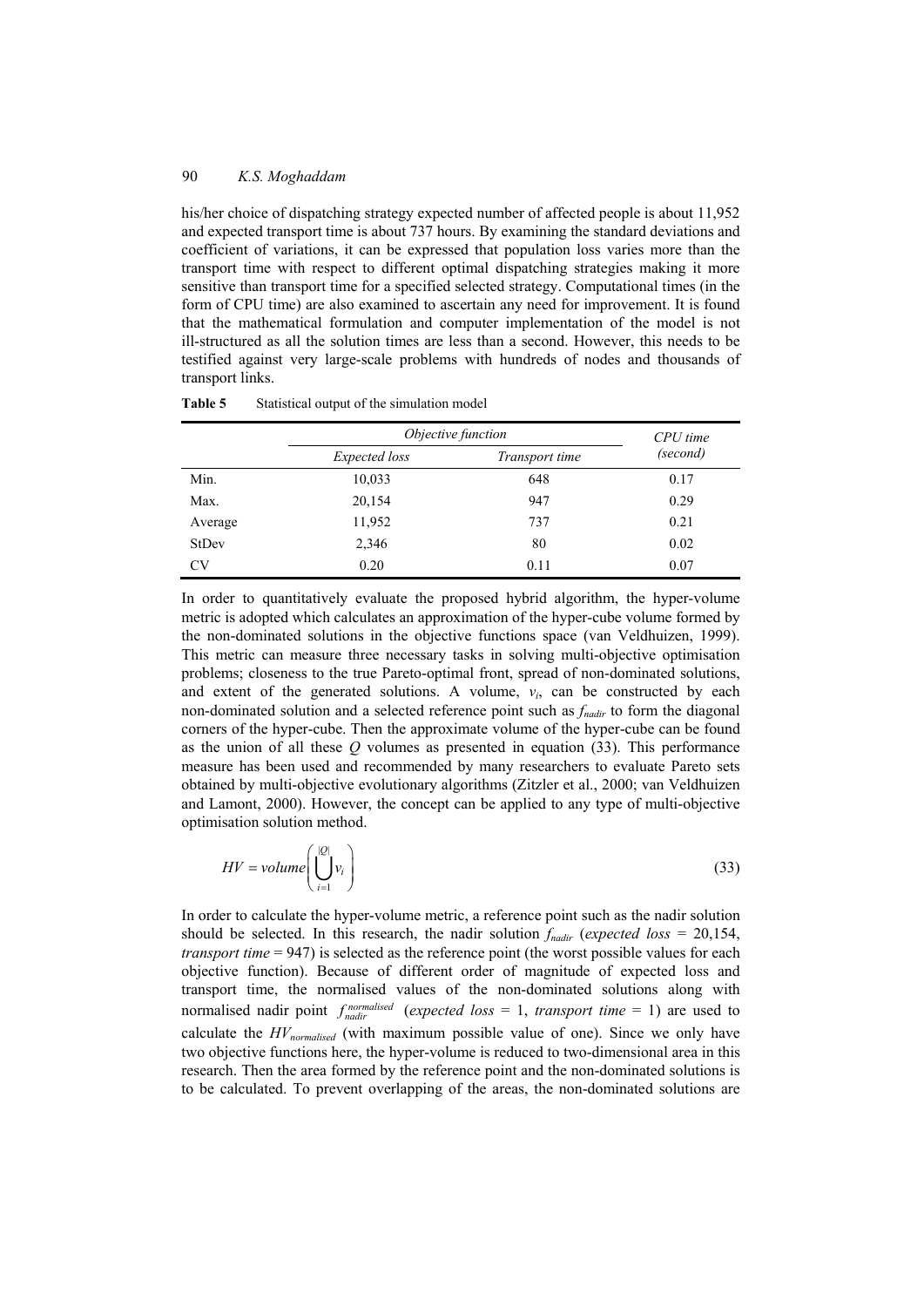sorted so the  $f_{11}$  represents the first value of the first objective function (expected loss) and  $f_{21}$  represents the first value of the second objective function (transport time). The rest of the areas are calculated with respect to the adjacent sorted non-dominated solutions using equation (34).

$$
HV_{normalised} = \left| \left( f_{1,1}^{normalised} - f_{1,nadir}^{normalised} \right) \times \left( f_{2,1}^{normalised} - f_{2,nadir}^{normalised} \right) \right|
$$
  
+ 
$$
\sum_{i=2}^{|O|} \left| \left( f_{1,i}^{normalised} - f_{1,i-1}^{normalised} \right) \times \left( f_{2,i}^{normalised} - f_{2,nadir}^{normalised} \right) \right|
$$
(34)

The calculated  $HV_{normalised} = 0.887362$  is very close to one, which proves the capability of the proposed solution method in obtaining diverse and well-distributed solutions while being close enough to the true Pareto-optimal front.

#### **7 Conclusions and future research**

This paper studies an integrated routing and scheduling hazmat transportation problem with multiple supply and demand locations and unknown link incident probabilities. A new multi-objective network optimisation model is formulated to minimise the total expected loss (based on risk of population exposure) and the total transport time for hazmat logistics and distribution problem with multiple hazmat classes and multiple departure times. Since the formulated problem has multiple objectives, a new hybrid algorithm to solve the multi-objective model and obtain the Pareto-optimal solutions based on Monte Carlo simulation and fuzzy goal programming is also developed and tested. In order to illustrate the effectiveness of the developed mathematical model and the solution method in obtaining Pareto-optimal solutions, a realistic numerical example consisting multiple supply and demand points, three hazmat classes with two departure times is provided. The most interesting insight for practitioners extracted from the model and its solution technique is that the Pareto frontier is convex in the objective functions space. It means a risk-averse decision maker who considers a single-objective of risk sacrifices travel time significantly less than a risk-seeking decision maker who considers a single-objective of economic objective. Therefore, we recommend even risk neutral decision makers consider the higher weight for risk. This way, while they well observe societal impacts of hazmat incidents, they ensure adverse economic impacts are not drastically increased.

Similar to all research activities, there are limitations and assumptions in this research that can lead an interested reader toward future research directions. First, the transport network in the problem is formed by unidirectional (one-way) links but in reality, the transport networks are formed by a combination of both one-way and two-way links. Of course, it is very likely that the optimal solutions will be eventually based on one-way links but the input can also be in a two-way format. Although probabilistic concepts are employed in this research, the main parameters of the developed model are deterministic. The second area for future research is to capture uncertainty to the input parameters of the model mainly for population exposure that is defined as the number of people impacted in the event of an accident and the transport time through the links of the distribution network. Capturing the uncertainty with regard to the above parameters makes the problem more interesting but more complicated to model and solve. It is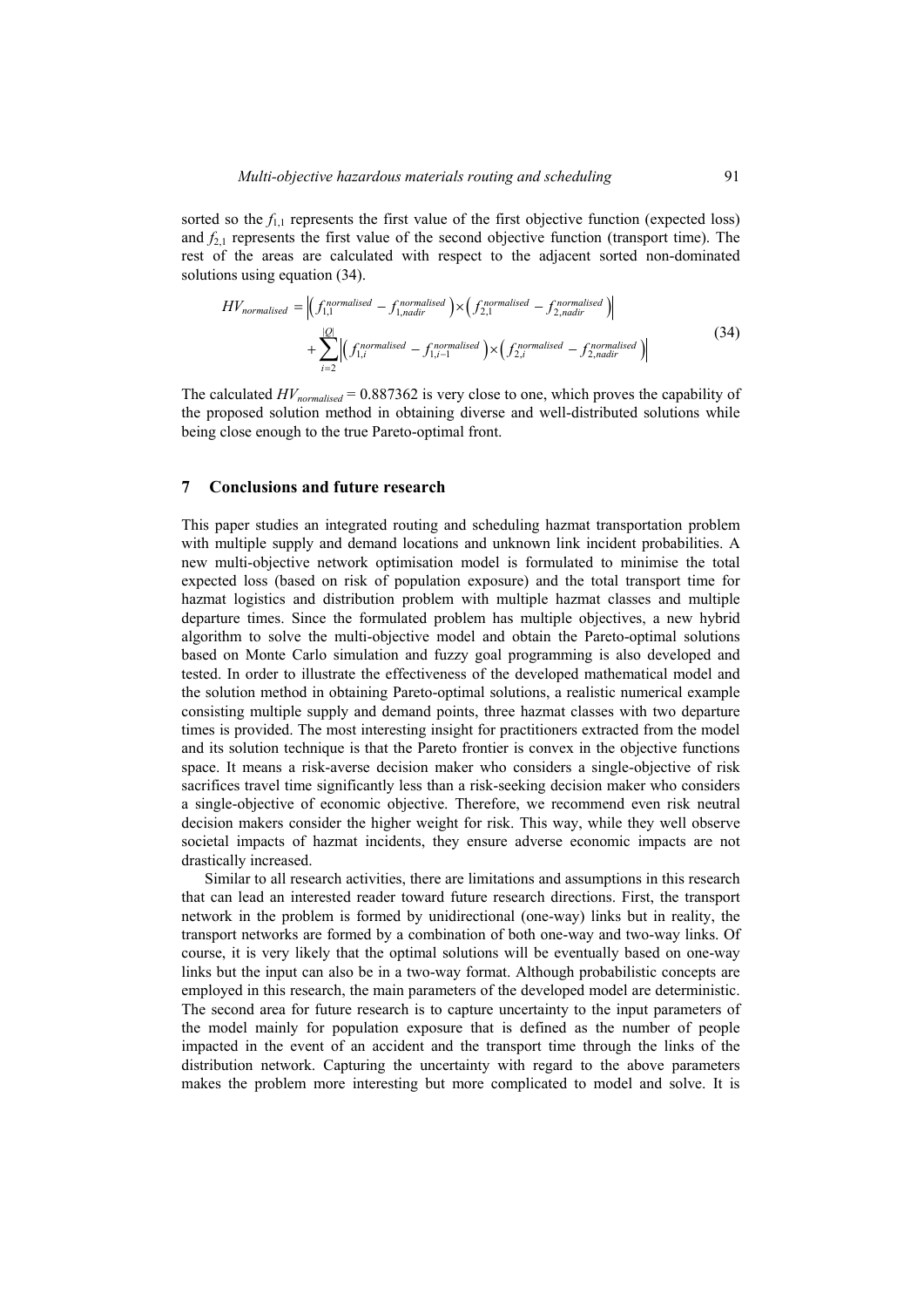expected that the use of robust optimisation techniques such as fuzzy set theory and algorithms or stochastic programming will be of necessity in such future research.

### **References**

- Akgün, V., Parekh, A., Batta, R., Rump, C.M. (2007) 'Routing of a hazmat truck in the presence of weather systems', *Computers & Operations Research*, Vol. 34, No. 5, pp.1351–1373.
- Androutsopoulos, K.N. and Zografos, K.G. (2010) 'Solving the bicriterion routing and scheduling problem for hazardous materials distribution', *Transportation Research Part C: Emerging Technologies*, Vol. 18, No. 5, pp.713–726.
- Androutsopoulos, K.N. and Zografos, K.G. (2012) 'A bi-objective time-dependent vehicle routing and scheduling problem for hazardous materials distribution', *EURO Journal on Transportation and Logistics*, Vol. 1, No. 1, pp.157–183.
- Asgari, N., Rajabi, M., Jamshidi, M., Khatami, M. and Farahani, R.Z. (2017) 'A memetic algorithm for a multi-objective obnoxious waste location-routing problem: a case study', *Annals of Operations Research*, Vol. 250, No. 2, pp.279–308.
- Batta, R. and Chiu, S.S. (1988) 'Optimal obnoxious paths on a network: transportation of hazardous materials', *Operations Research*, Vol. 36, No. 1, pp.84–92.
- Bell, M.G.H. (2000) 'A game theory approach to measuring the performance reliability of transport networks', *Transportation Research Part B: Methodological*, Vol. 34, No. 6, pp.533–545.
- Bell, M.G.H. (2003) 'The use of game theory to measure the vulnerability of stochastic networks', *IEEE Transactions on Reliability*, Vol. 52, No. 1, pp.63–68.
- Bell, M.G.H. (2004) 'Games, heuristics, and risk averseness in vehicle routing problems', *Journal of Urban Planning and Development*, Vol. 130, No. 1, pp.37–41.
- Bell, M.G.H. (2006) 'Mixed route strategies for the risk-averse shipment of hazardous materials', *Networks and Spatial Economics*, Vol. 6, No. 3, pp.253–265.
- Bell, M.G.H. (2007) 'Mixed routing strategies for hazardous materials: decision-making under complete uncertainty', *International Journal of Sustainable Transportation*, Vol. 1, No. 2, pp.133–142.
- Bell, M.G.H. and Cassir, C. (2002) 'Risk-averse user equilibrium traffic assignment: an application of game theory', *Transportation Research Part B: Methodological*, Vol. 36, No. 8, pp.671–681.
- Carotenuto, P., Giordani, S. and Ricciardelli, S. (2007) 'Finding minimum and equitable risk routes for hazmat shipments', *Computers & Operations Research*, Vol. 34, No. 5, pp.1304–1327.
- Chang, T-S., Nozick, L.K. and Turnquist, M.A. (2005) 'Multiobjective path finding in stochastic dynamic networks, with application to routing hazardous materials shipments', *Transportation Science*, Vol. 39, No. 3, pp.383–399.
- Dadkar, Y., Nozick, L. and Jones, D. (2010) 'Optimizing facility use restrictions for the movement of hazardous materials', *Transportation Research Part B: Methodological*, Vol. 44, No. 2, pp.267–281.
- Deb, K. (2001) *Multi-Objective Optimization Using Evolutionary Algorithms*, John Wiley & Sons, Baffins Lane, Chichester West Sussex, PO19-1UD, England.
- Erkut, E. and Alp, O. (2007) 'Integrated routing and scheduling of hazmat trucks with stops en route', *Transportation Science*, Vol. 41, No. 1, pp.107–122.
- Erkut, E. and Verter, V. (1998) 'Modeling of transport risk for hazardous materials', *Operations Research*, Vol. 46, No. 5, pp.625–642.
- Gopalan, R., Kolluri, K.S., Batta, R. and Karwan, M.H. (1990) 'Modeling of equity in the transportation of hazardous materials', *Operations Research*, Vol. 38, No. 6, pp.961–973.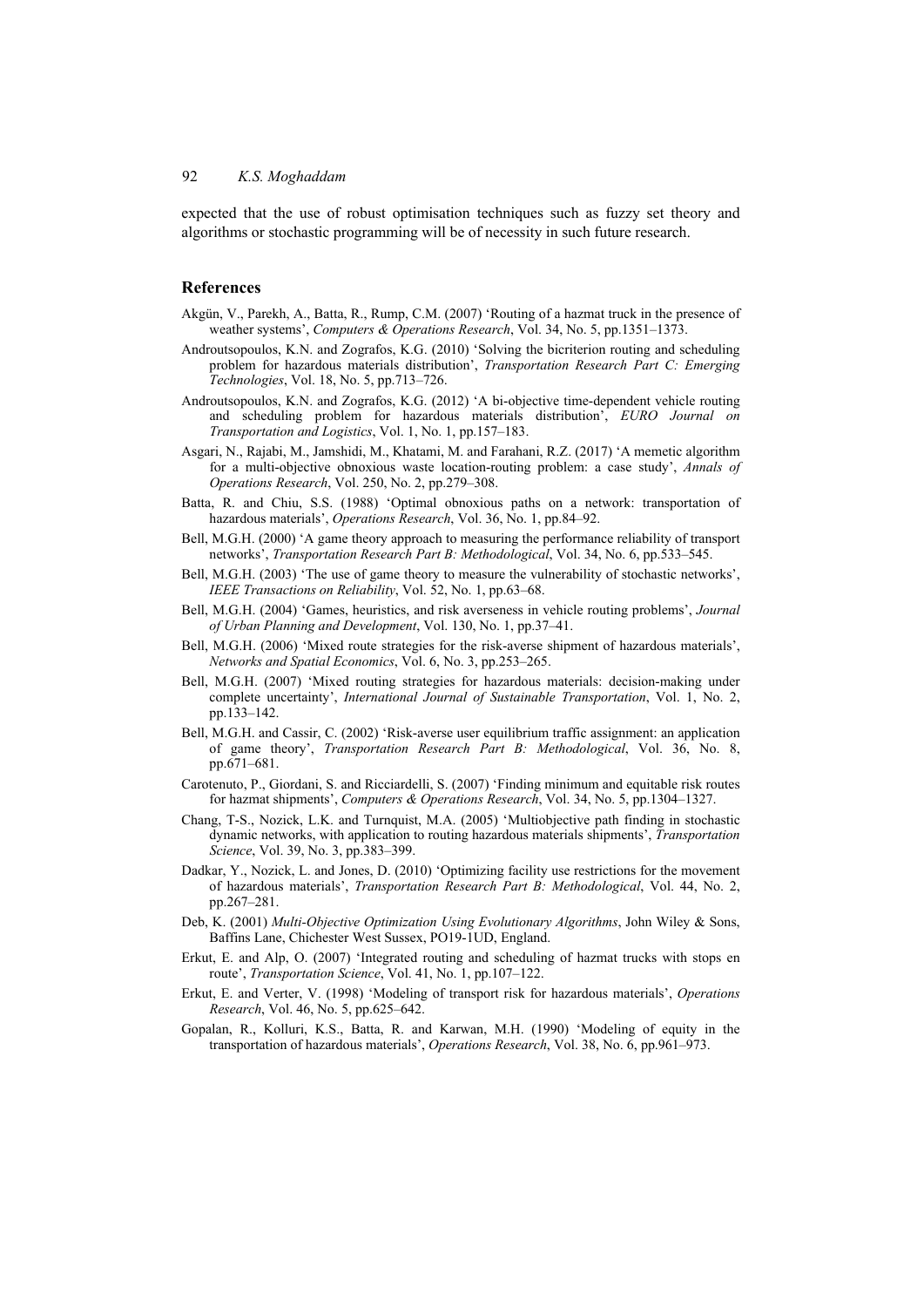- Harwood, D.W., Viner, J.G. and Russell, E.R. (1993) 'Procedure for developing truck accident and release rates for hazmat routing', *Journal of Transportation Engineering*, Vol. 119, No. 1, pp.189–199.
- Hillier, F.S. and Lieberman, G.J. (2014) *Introduction to Operations Research*, 10th ed., McGraw-Hill Education, New York, NY 10121.
- Hu, H., Guo, S., Ma, H., Li, J. and Li, X. (2017) 'A credibilistic mixed integer programming model for time-dependent hazardous materials vehicle routing problem', *Journal of Uncertain Systems*, Vol. 11, No. 3, pp.163–175.
- Huang, B., Cheu, R.L. and Liew, Y.S. (2004) 'GIS and genetic algorithms for HAZMAT route planning with security considerations', *International Journal of Geographical Information Science*, Vol. 18, No. 8, pp.769–787.
- IHHM (2018) *What are Hazardous Materials?*, Institute of Hazardous Materials Management (IHHM).
- Jin, H., Batta, R. and Karwan, M.H. (1996) 'On the analysis of two new models for transporting hazardous materials', *Operations Research*, Vol. 44, No. 5, pp.710–723.
- Kang, Y., Batta, R. and Kwon, C. (2014) 'Generalized route planning model for hazardous material transportation with VaR and equity considerations', *Computers & Operations Research*, Vol. 43, No. 1, pp.237–247.
- Keller, J.J. (2017) *Hazardous Materials Compliance Pocketbook*, Keller and Associates, Inc., Neenah, WI.
- Klein, C.M. (1991) 'A model for the transportation of hazardous waste', *Decision Sciences*, Vol. 22, No. 5, pp.1091–1108.
- Kumar, A., Roy, D., Verter, V. and Sharma, D. (2018) 'Integrated fleet mix and routing decision for hazmat transportation: a developing country perspective', *European Journal of Operational Research*, Vol. 264, No. 1, pp.225–238.
- List, G.F., Mirchandani, P.B., Turnquist, M.A. and Zografos, K.G. (1991) 'Modeling and analysis for hazardous materials transportation: risk analysis, routing/scheduling and facility location', *Transportation Science*, Vol. 25, No. 2, pp.100–114.
- Masud, A.M. and Ravindran, A. (2008) 'Multiple criteria decision making', in Ravindran, A. (Ed.): *Operations Research and Management Science Handbook*, CRC Press, Taylor & Francis Group, 6000 Broken Sound Parkway NW, Suite 300, Boca Raton, FL 33487-2742.
- Nozick, K.L., List, G.F. and Turnquist, M. (1997) 'Integrated routing and scheduling in hazardous materials transportation', *Transportation Science*, Vol. 31, No. 3, pp.200–215.
- Reese, C.D. (2017) *Occupational Safety and Health: Fundamental Principles and Philosophies*, CRC Press, Boca Raton, FL 33487, USA.
- Reilly, A., Nozick, L., Xu, N. and Jones, D. (2012) 'Game theory-based identification of facility use restrictions for the movement of hazardous materials under terrorist threat', *Transportation Research Part E: Logistics and Transportation Review*, Vol. 48, No. 1, pp.115–131.
- Szeto, W.Y. (2013) 'Routing and scheduling hazardous material shipments: Nash game approach', *Transportmetrica B: Transport Dynamics*, Vol. 1, No. 3, pp.237–260.
- Szeto, W.Y., Farahani, R.Z. and Sumalee, A. (2017) 'Link-based multi-class hazmat routing-scheduling problem: a multiple demon approach', *European Journal of Operational Research*, Vol. 261, No. 1, pp.337–354.
- Toumazis, I. and Kwon, C. (2013) 'Routing hazardous materials on time-dependent networks using conditional value-at-risk', *Transportation Research Part C: Emerging Technologies*, Vol. 37, No. 1, pp.73–92.
- US Department of Transportation (1994) *Guidelines for Applying Criteria to Designate Routes for Transporting Hazardous Materials*, Federal Highway Administration, Washington DC.